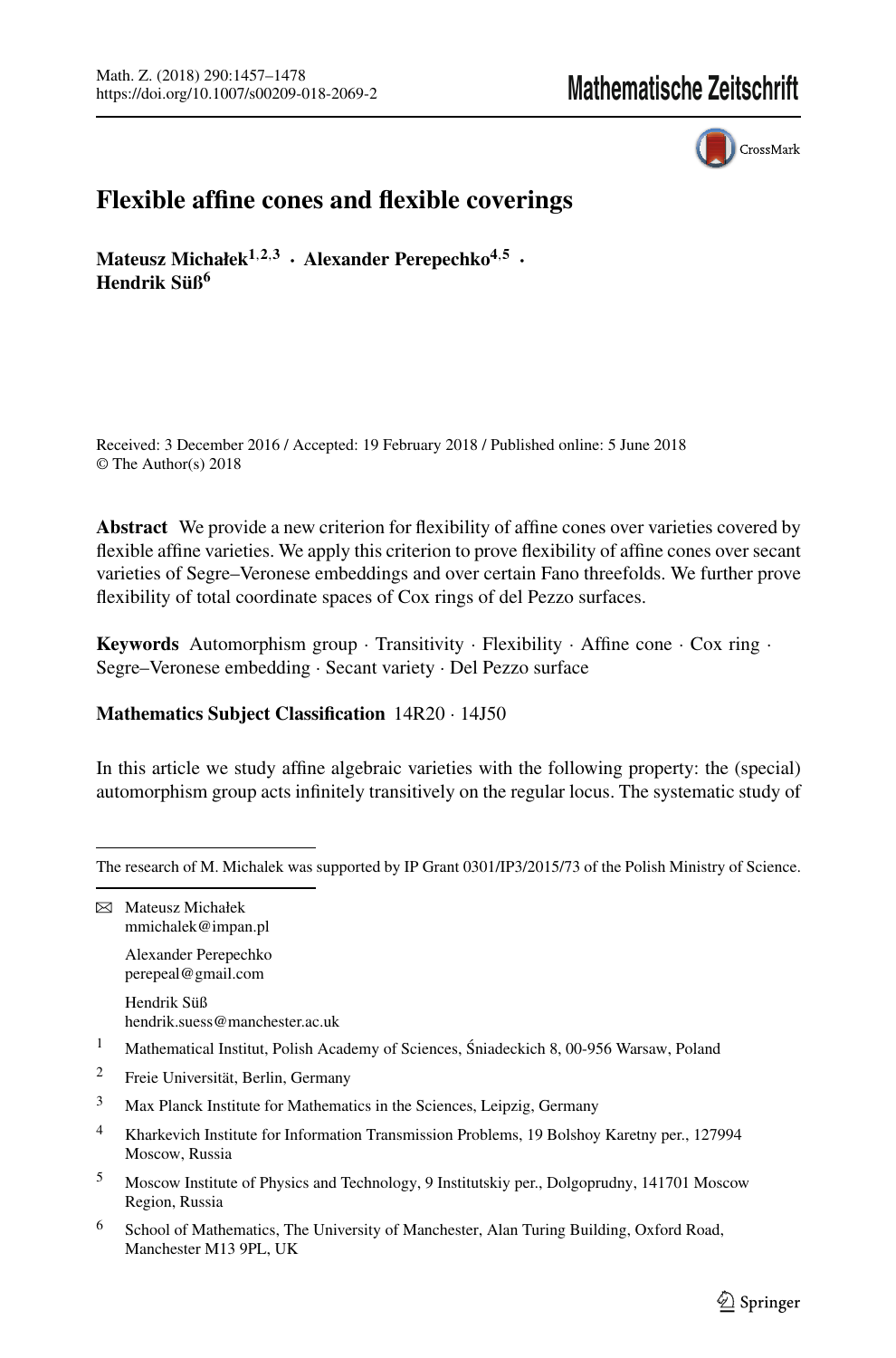this remarkable property and its complex analytic counterpart is presented in Arzhantsev et al. [\[1\]](#page-19-0).

Let *X* be an affine variety over an algebraically closed field **k** of characteristic zero. We consider actions of the additive group  $\mathbb{G}_a = (\mathbf{k}, +)$  on *X*. The subgroup of Aut(*X*) generated by all G*a*-actions is called the *special automorphism group* of *X* and will be denoted by SAut(*X*). We are interested in transitivity of the SAut(*X*)-actions on the regular locus  $X_{\text{rec}}$ . Recall that an action of a group *G* on a set *M* is *m*-*transitive* if for every two *m*-tuples  $(x_1, \ldots, x_m)$  and  $(x'_1, \ldots, x'_m)$  of pairwise distinct elements of *M* there exists  $g \in G$  such that  $g \cdot x_i = x'_i$  for  $i = 1, \ldots m$ .

We have the following result.

**Theorem 0.1** ([\[1](#page-19-0), Theorem 0.1]) Let X be an irreducible affine variety of dimension  $\geq 2$ . *Then the following conditions are equivalent.*

- (i) *The group*  $SAut(X)$  *acts transitively on the regular locus*  $X_{\text{reg}}$ *.*
- (ii) *The group*  $SAut(X)$  *acts m-transitively on*  $X_{reg}$  *for every m* > 0*.*
- (iii) *The tangent space of every*  $x \in X_{\text{reg}}$  *is spanned by tangent vectors to orbits of*  $\mathbb{G}_a$ *actions.*

We say that *X* is *flexible* if these conditions are fulfilled.

As examples of flexible varieties, let us mention affine cones over del Pezzo surfaces of degree  $\geq$  4 (see [\[30](#page-20-0)]), over flag varieties, and affine toric varieties without torus factors [\[5](#page-19-1)]. It is also possible to construct new flexible varieties from a given flexible one, e.g. via *suspensions* [\[5\]](#page-19-1) or open subsets with complement of codimension  $\geq 2$  [\[14\]](#page-20-1).

Our first main result provides a new criterion for flexibility of affine cones, see Sect. [1](#page-2-0) for the proof. A similar, but independent, criterion using the notions of cylinders was provided in Perepechko [\[30,](#page-20-0) Th. 5].

**Theorem [1.4](#page-3-0)** *Let Y be a normal projective variety covered by flexible affine open subsets*  $U_i$ ,  $i \in I$ , and H be a very ample divisor on Y. If each subset  $Y \setminus U_i$  is the support of an *effective*  $\mathbb{Q}$ -divisor  $D_i$  linearly equivalent to H, then the affine cone  $X = \text{AffCone}_H Y$  is *flexible.*

Recall that a *Segre–Veronese* variety is an embedding of the direct product  $\mathbb{P}^{d_1} \times \cdots \times \mathbb{P}^{d_n}$ of projective spaces by the very ample line bundle of the form  $\mathcal{O}(s_1) \boxtimes \cdots \boxtimes \mathcal{O}(s_n)$ . Further, given a projective variety  $X \subset \mathbb{P}^n$ , the Zariski closure of the union of the secant (resp. tangent) lines to *X* is called a *secant* (resp. *tangential*) variety of *X*. As the first application of Theorem [1.4,](#page-3-0) we deduce the following result, see Sect. [2](#page-5-0) for details.

**Theorem 2.20** *Let*  $X = v_{s_1}(\mathbb{P}(V_1)) \times \cdots \times v_{s_n}(\mathbb{P}(V_n))$  *be a Segre–Veronese variety. Then the affine cone over the secant variety of X is flexible. Further, if*  $s_1 = \cdots = s_n = 1$ *, then also the affine cone over the tangential variety of X is flexible.*

Our proof technique relies on triangular transformations of the affine charts of the ambient projective space. They are inspired by algebraic statistics, precisely by computation of cumulants [\[10](#page-20-2)[,29,](#page-20-3)[34](#page-20-4)[,41,](#page-21-0)[42](#page-21-1)].

Section [3](#page-11-0) contains preliminaries on smooth rational *T* -varieties of complexity one. These are varieties X with an effective action of a torus T, where dim  $X = \dim T + 1$ . Section [4](#page-13-0) is devoted to flexibility of affine cones over such varieties.

In Arzhantsev et al. [\[6\]](#page-19-2) it was shown that smooth varieties of this type admit a toric covering and for certain affine cones over these varieties we, indeed, obtain flexibility. For example, this applies to all known Fano threefolds with 2-torus action. We use below the list of Fano threefolds in Mori–Mukai's classification [\[26](#page-20-5)].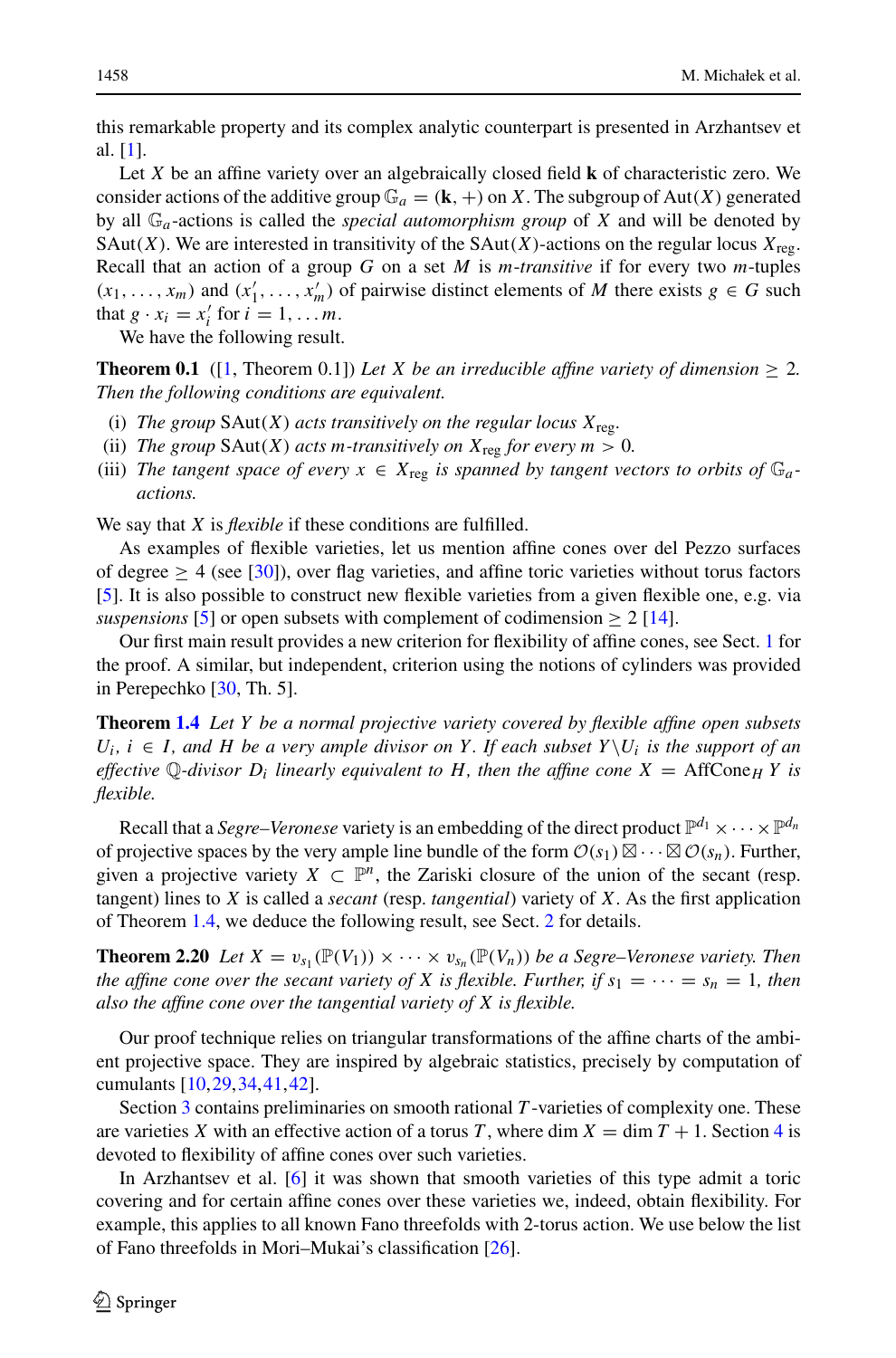**Theorem [4.5](#page-14-0)** *All the affine cones over the Fano threefolds Q, 2.29,* 2.30*,* 2.31*,* 2.32*,* 3.8*,* 3.18*,* 3.19*,* 3.23*,* 3.24*,* 4.4*, and certain elements of the families* 2.24*,* 3.10 *admitting a 2-torus action in Mori–Mukai's classification are flexible.*

The main tool to obtain these results is the combinatorial description of *T* -varieties developed in Altmann and Hausen [\[2](#page-19-3)] and Altmann et al. [\[3\]](#page-19-4), which in the case of complexity one allows to study (torus equivariant) coverings as in Theorem [1.4.](#page-3-0)

While Theorems 2.20 and 4.[5](#page-15-0) are concerned with projective coordinate rings, in Sect. 5 of the paper we obtain related results for total coordinate rings or Cox rings.

**Theorem [5.4](#page-16-0)** *The total coordinate spaces of smooth del Pezzo surfaces are flexible.*

This was known so far only for the toric del Pezzo surfaces (i.e. those of degree 9, 8, 7 and 6) and by Arzhantsev et al. [\[5](#page-19-1), Thm. 0.2] for the case of degree 5, where the total coordinate space is known to be the affine cone over the Grassmannian  $G(2, 5)$ . On the other hand, this extends a result of Arzhantsev et al. [\[6](#page-19-2)], where flexibility was proved only outside a subset of codimension 2.

**Theorem [5.9](#page-18-0)** *The total coordinate space of a complete smooth rational T -variety of complexity one is flexible.*

### <span id="page-2-0"></span>**1 Flexibility of affine cones**

<span id="page-2-1"></span>**Lemma 1.1** *Let*  $X \subset \mathbb{A}^{n+1}$  *be the affine cone over a projective variety*  $Y \subset \mathbb{P}^n$  *of dimension* ≥ 1*. Consider a subgroup G* ⊂ Aut *X such that*

- *the canonical* <sup>G</sup>*m-action on X by homotheties sends G-orbits to G-orbits,*
- *all G-orbits are locally closed, and*
- *there is an orbit Gx*  $\subset X\setminus\{0\}$ *, whose image*  $Y^*$  *under the projection*  $\pi: X\setminus\{0\} \to Y$  *is an open subset in Y with complement of codimension*  $\geq$  2*.*

*Then*  $Gx = \pi^{-1}(Y^*)$  *and is open in* X.

*Proof* Since the *G*-action is  $\mathbb{G}_m$ -equivariant,  $X^* = \pi^{-1}(Y^*)$  is a union of *G*-orbits, whose projections coincide with *Y*<sup>\*</sup>. Hence  $X^* = \bigcup_{\lambda \in \mathbb{G}_m} \lambda Gx$ , where all *G*-orbits are closed in *X*∗.

Let us show that  $Gx = X^*$ . Assume the contrary. Then dim  $Gx = \dim Y$  and the stabilizer *S* ⊂  $\mathbb{G}_m$  of the orbit *Gx* is finite. Indeed, two points  $v, v' \in Gx$  lie in the same  $\mathbb{G}_m$ -orbit if and only if  $v = \lambda \cdot v'$  for some  $\lambda \in \mathbb{G}_m$ . The latter is equivalent to  $\lambda Gx = Gx$ , i.e.,  $\lambda \in S$ . So,  $Gv \cap \mathbb{G}_m v = Sv$  for any  $v \in X^*$ .

Denote by  $X^{\times}$  the blow up of *X* at 0. This is the total space of the line bundle  $\mathcal{O}_Y(-1)$ over *Y* . Consider the quotient morphism

$$
\mu\colon X^{\times}\xrightarrow{/S} X'=X^{\times}/S
$$

given by  $t \mapsto t^{|S|}$  on every trivialization chart, where *t* is the coordinate of the fibers. Then  $\mu(Gx)$  intersects each fiber at most once, so it is a meromorphic, nonvanishing section of the line bundle  $X' \to Y$ . Indeed, it is a graph of a rational function on trivialization charts of the line bundle. However, the subset  $D \subset Y$ , where our rational section of the line bundle  $X' \to Y$  is not defined or vanishes, if non-empty, is a Cartier divisor.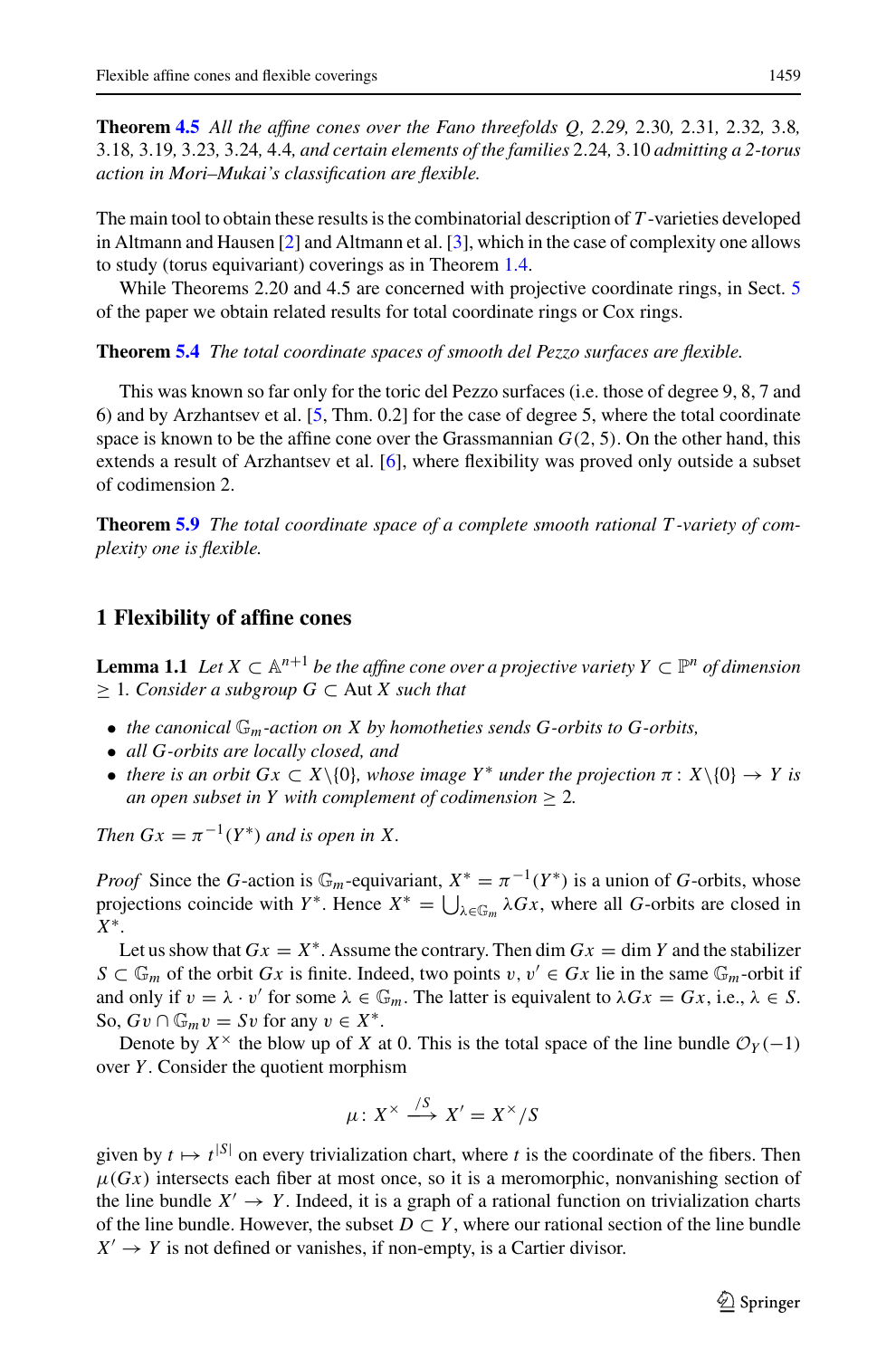On the other hand, under our assumptions  $D \subseteq Y \ Y^*$  is of codimension at least 2. Therefore, *D* is empty and  $\mu(Gx)$  is a global section of  $X' \to Y$  disjoint with the zerosection. Since *Y* is of positive dimension  $X' \to Y$  is non-trivial. This gives a contradiction.

So, the group *G* acts on  $X^*$  transitively.

<span id="page-3-2"></span>**Corollary 1.2** *Under the setup of Lemma* [1.1](#page-2-1)*, if Y is smooth in codimension one and*  $\pi(Gx) = Y^*$  *coincides with the regular locus*  $Y_{\text{reg}}$ *, then*  $Gx = X_{\text{reg}}\backslash\{0\}$ *.* 

<span id="page-3-1"></span>**Lemma 1.3** *Let*  $Y \subset \mathbb{P}^n$  *be a linearly nondegenerate projective variety, and let*  $H = Y \cap$  ${x_0 = 0}$  be a hyperplane section of Y. Suppose that  $U = Y \backslash H$  is endowed with a  $\mathbb{G}_a$ *action*  $\phi: \mathbb{G}_a \times U \to U$ . Let  $\pi: X \setminus \{x_0 = 0\} \to U$  be the natural projection, where X = AffCone  $Y \subset \mathbb{A}^{n+1}$  *is the affine cone over Y*. Then *X* admits a  $\mathbb{G}_a$ -action  $\hat{\phi}$ :  $\mathbb{G}_a \times X \to X$ *normalised by the* G*m-action of the cone, such that*

- $\phi(\mathbb{G}_a \times {\{\pi(x)\}}) = \pi(\hat{\phi}(\mathbb{G}_a \times \{x\}))$  *for any*  $x \in \pi^{-1}(U)$ *.*
- $\hat{\phi}$  *is trivial on*  $X\setminus \pi^{-1}(U)$ *.*

*In other words,*  $\pi$ :  $X\setminus\{x_0 = 0\} \rightarrow U$  provides a correspondence between  $\hat{\phi}$ -orbits and φ*-orbits.*

*Proof* Let *Y* be defined by a homogeneous ideal  $I \subset \mathbf{k}[x_0, \ldots, x_n]$  which does not contain  $x_0$ , **k**[*X*] = **k**[ $x_0$ , ...,  $x_n$ ]/*I*, and  $U = \{x_0 \neq 0\} \subset Y$ .

There exists a natural embedding  $\rho: U \hookrightarrow X$ ,  $\rho(U) = \{x_0 = 1\} \subset X$ . On the other hand,  $\pi: X\setminus\{x_0=0\} \to U$  is a trivial  $\mathbb{G}_m$ -bundle. Therefore, we may extend the  $\mathbb{G}_a$ -action  $\phi$  on *U* to a  $\mathbb{G}_a$ -action  $\phi$  on  $X \setminus \{x_0 = 0\}$  defined by a homogeneous locally nilpotent derivation  $\tilde{\delta}$ .

There exists  $d \in \mathbb{N}$  such that  $x_0^d \tilde{\delta}(x_i) \in \mathbf{k}[X]$  for  $i = 1, ..., n$ . Since  $x_0 \in \text{ker } \tilde{\delta}$ , a homogeneous derivation  $\hat{\delta} = x_0^{d+1} \tilde{\delta}$  on *X* is locally nilpotent. The corresponding  $\mathbb{G}_a$ -action  $\hat{\phi}$  is normalised by the  $\mathbb{G}_m$ -action, coincides with  $\phi$  on the hypeplane section {*x*<sub>0</sub> = 1}  $\cong U$  of *X*, and is trivial on {*x*<sub>0</sub> = 0}  $\subset X$ . of *X*, and is trivial on  $\{x_0 = 0\} \subset X$ .

<span id="page-3-0"></span>**Theorem 1.4** *Let Y be a normal projective variety covered by flexible affine open subsets*  $U_i$ ,  $i \in I$ , and H be a very ample divisor on Y. If each subset  $Y \setminus U_i$  is the support of an *effective* Q-divisor  $D_i$  linearly equivalent to H, then the affine cone  $X = \text{AffCone}_H Y$  is *flexible.*

*Proof* The tangent space at 0 to *X* must contain all lines through 0 contained in *X*. As *X* is covered by such lines, the tangent space is equal to the linear span of *X*. If  $X = \mathbb{A}^{n+1}$  the theorem is trivial. Otherwise, the origin is a singular point of *X*, which we assume from now on.

For each subset  $U_i$  there exists a finite number of  $\mathbb{G}_a$ -actions  $\{\phi_{ij}\}$  such that the orbit of the group generated by them is the regular locus of  $U_i$ , see [\[1,](#page-19-0) Prop. 1.5]. Let  $k \in \mathbb{N}$  be such that  $k D_i$  is a Z-divisor for any  $i \in I$ . For each action  $\phi_{ij}$  we can consider a lifted action  $\phi_{ij}$  on AffCone<sub>kH</sub> *Y* as in Lemma [1.3.](#page-3-1) Since the Veronese map  $X \to \text{AffCone}_{kH}$  *Y* is unramified outside the vertex, Theorem 1.3 of Masuda and Miyanishi [\[27\]](#page-20-6) implies the existence of an action  $\phi_{ij}$  on *X*, whose orbits have the same image in *Y* as the orbits of  $\phi_{ij}$ .

<span id="page-3-3"></span>Let a subgroup  $G = \langle \hat{\phi}_{ij} \rangle \subset$  SAut *X* be generated by the  $\mathbb{G}_a$ -actions on *X* which correspond to all the open subsets  $U_i$ . Then the image of the orbit  $Gx$  of a regular point  $x \in X_{\text{res}}$ under the projection  $X\setminus\{0\} \to Y$  is equal to  $Y_{reg}$ . Thus, the statement follows from Corollary [1.2,](#page-3-2) as the variety *Y* is normal, in particular smooth in codimension one, and the *G*-orbits are locally closed by Arzhantsev et al.  $[1,$  Prop. 1.3].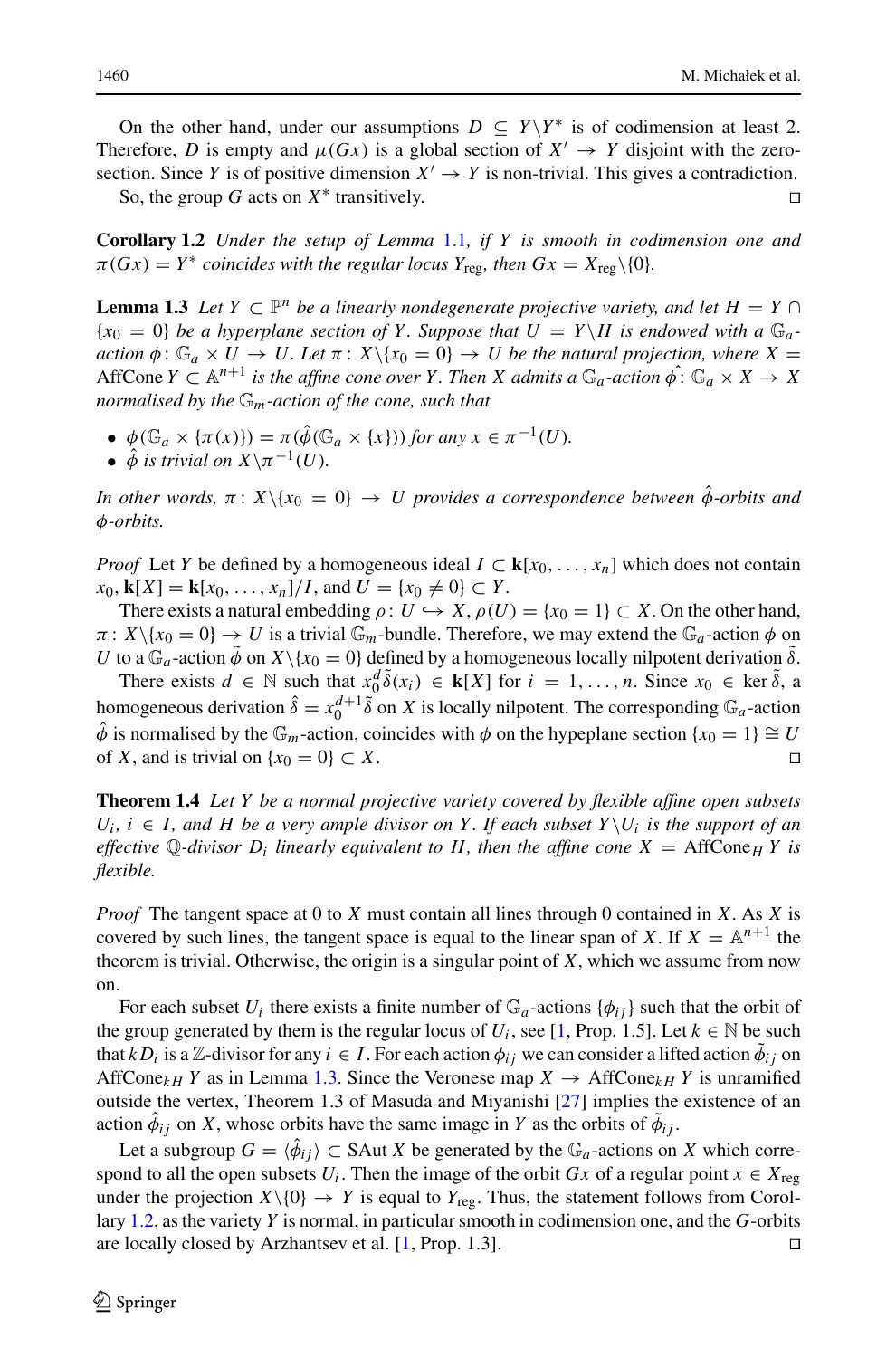*Example 1.5* Consider  $\mathbb{P}^n$  with coordinates  $x_0, \ldots, x_n$  and a smooth subvariety  $Y =$  $V(x_0, f)$  of codimension 2, where f is an irreducible homogeneous polynomial of degree d. Let  $q: X \to \mathbb{P}^n$  be the blowup in *Y*. We apply Theorem [1.4](#page-3-0) to show that all the affine cones over *X* are flexible. Notice that *X* is a Fano variety if  $d \le n$  holds.

Let  $U_i := \mathbb{P}^n \setminus H_i := \mathbb{P}^n \setminus \mathbb{V}(x_i)$ . The preimage  $q^{-1}(U_0)$  is isomorphic to  $U_0 \cong \mathbb{A}^n$ , since *Y* does not intersect *U*<sub>0</sub>. For *i*  $\neq$  0 the preimage *q*<sup>-1</sup>(*U<sub>i</sub>*) is given by

$$
V\left(\frac{f}{x_i^d}\cdot u-\frac{x_0}{x_i}\cdot v\right) \quad \subset \quad U_i\times \mathbb{P}^1.
$$

Hence,  $q^{-1}(U_i)$  is covered by the affine charts

<span id="page-4-0"></span>
$$
U_i^0 := q^{-1}(U_i) \setminus [v = 0] \quad \text{and} \quad U_i^{\infty} := q^{-1}(U_i) \setminus [u = 0], \tag{1}
$$

the first one being an affine space and the second one being isomorphic to

$$
V\left(\frac{f}{x_i^d}-\frac{x_0}{x_i}\cdot\frac{v}{u}\right)\subset \operatorname{Spec} k\left[\frac{x_0}{x_i},\ldots,\frac{x_n}{x_i},\frac{v}{u}\right].
$$

In the notation of Arzhantsev et al. [\[5\]](#page-19-1) this is a suspension over A*n*−<sup>1</sup> and hence flexible by Theorem 0.2 in loc. cit.

Given a divisor  $D \subset \mathbb{P}^n$ , we denote by  $\widetilde{D}$  its strict transform on the blowup. We also denote by *E* the exceptional divisor at *Y* and by *H* the pullback of a general hyperplane. To see that the given covering is polar ([\[22](#page-20-7), Def. 3.7]) with respect to every ample divisor, note that

<span id="page-4-1"></span>
$$
X \setminus q^{-1}(U_0) = E \cup \widetilde{H}_0; \ X \setminus U_i^{\infty} = \widetilde{H}_i \cup \widetilde{H}_0; \ X \setminus U_i^0 = \widetilde{H}_i \cup \widetilde{\mathbb{V}(f)}; \text{ for } i > 0. \tag{2}
$$

Now, *X* has Picard group  $\mathbb{Z}^2$  with generators [H] and [E]. The effective cone is generated by  $[E]$  and  $[H] - [E]$  and the nef-cone by  $[H]$  and  $d[H] - [E]$ . Moreover,  $[\widetilde{\mathbb{V}(f)}] =$  $d[H] - [E]$  and  $[H_0] = [H] - [E]$  hold. So, for every affine charts from [\(1\)](#page-4-0) the boundary<br>comparate in (2) groups comp in the Negar Servery agrees containing the whole not some of  $V$ components in [\(2\)](#page-4-1) span a cone in the Neron-Severi space containing the whole nef cone of *X*. Hence, every ample class can be expressed as a positive linear combination of the complement components. In other words, for every affine charts *U* from [\(1\)](#page-4-0) there is an effective divisor *D* with support  $X\setminus U$ , which lies in the chosen ample class. By Theorem [1.4](#page-3-0) the flexibility of the corresponding affine cone follows.

Let further be  $q' : X' \to \mathbb{P}^n$  the combined blowup of  $\mathbb{P}^n$  in *Y* as above and additionally in the point  $y = (1:0: \dots: 0)$ . Similarly, using the same notation and denoting by  $E'$  the exceptional divisor of the blowup in the point *y*, we have the following flexible charts on *X*- :

$$
U_0^i := X \setminus (\widetilde{H}_0 \cup E \cup \widetilde{H}_i), \quad U_i^{\infty} := X \setminus (\widetilde{H}_i \cup \widetilde{H}_0 \cup E'), \quad U_i^0 := X \setminus (\widetilde{H}_i \cup \widetilde{\mathbb{V}(f)} \cup E').
$$

The first two are affine spaces and the last one is a suspension as before. We see that the complements of the affine charts always consist of three components with classes corresponding to one of the triples

$$
([H] - [E], [E], [H] - [E'], \quad ([H] - [E'], d[H] - [E], [E']).([H] - [E'], [H] - [E], [E']).
$$

Further, each triple spans a cone containing the nef cone of  $X'$ , which is spanned by  $d[H] - [E]$ ,  $[H] - [E']$ , and  $[H]$ . Hence, every ample class can be expressed as a positive linear combination of complement components. As above this implies the flexibility of the corresponding affine cone by Theorem [1.4.](#page-3-0)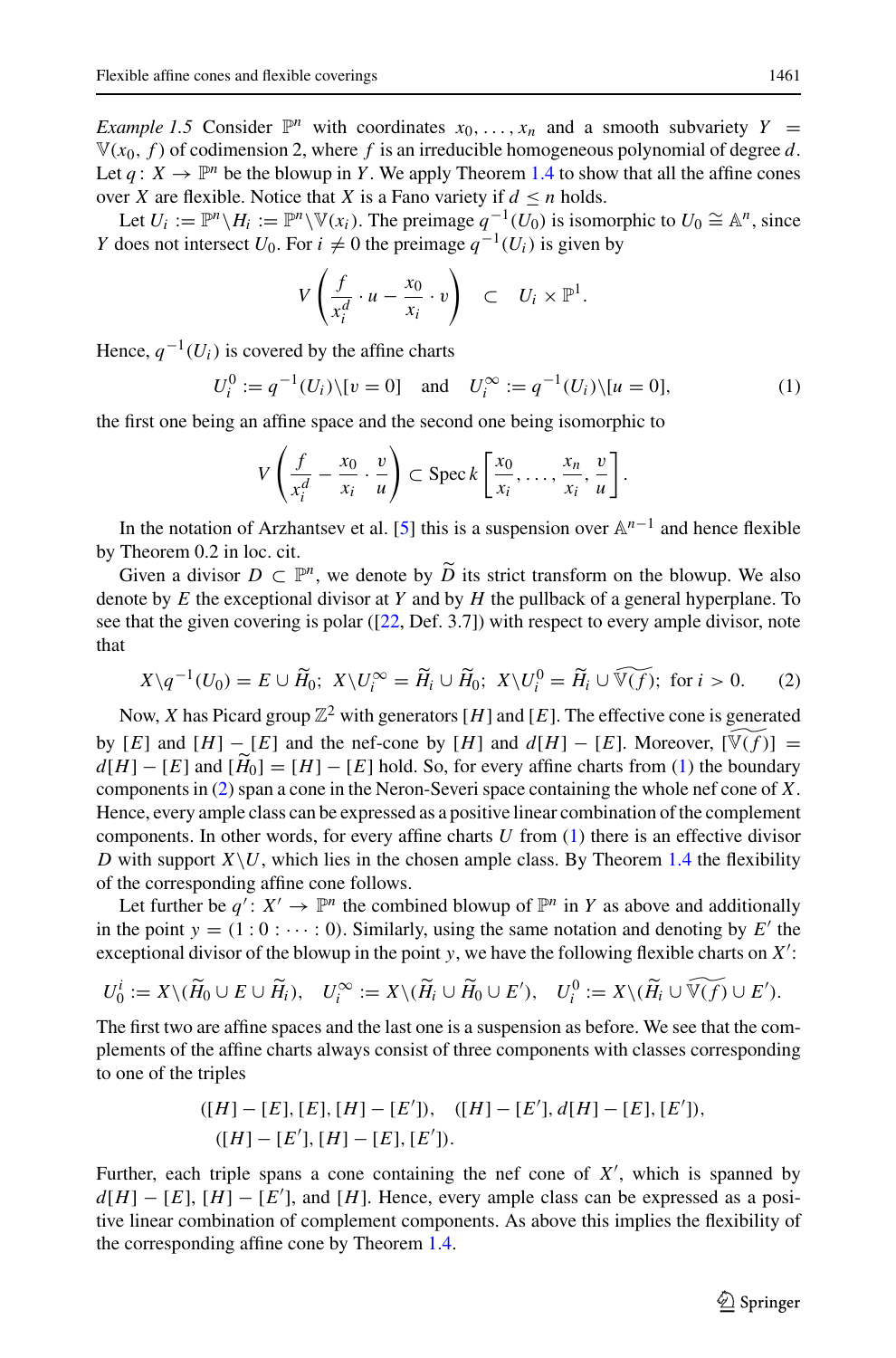## <span id="page-5-0"></span>**2 Secant of Segre–Veronese variety**

This section is based on Michalek et al. [\[29](#page-20-3)], where the toric covering of a Segre variety was constructed. Here we generalize that construction to a Segre–Veronese variety and hence prove Theorem 2.20. Throughout this section by a *parameterization* of a variety *Z* we mean a dominant morphism from a dense open subset of an affine space to *Z*.

**Definition 2.1** Given for each  $i = 1, ..., n$  a finite-dimensional vector space  $V_i$  and its symmetric power  $S^{s_i}(V_i)$ ,  $s_i \in \mathbb{Z}_{>0}$ , the *Segre–Veronese variety* 

$$
X = v_{s_1}(\mathbb{P}(V_1)) \times \cdots \times v_{s_n}(\mathbb{P}(V_n)) \subset \mathbb{P}(S^{s_1}(V_1) \otimes \cdots \otimes S^{s_n}(V_n))
$$

is defined as the embedding of the product  $\mathbb{P}(V_1)\times\cdots\times\mathbb{P}(V_n)$  by the very ample line bundle  $\mathcal{O}(s_1) \boxtimes \cdots \boxtimes \mathcal{O}(s_n).$ 

We will be using an equivalent construction. Apart from (projective) Segre–Veronese varieties we will consider affine cones over them and refer to those as *Segre–Veronese cones*. They should not be confused with intersections of Segre–Veronese varieties with principal affine open subsets, which also play a crucial role.

For each  $V_i$ ,  $1 \le i \le n$ , we denote  $d_i = \dim V_i - 1$  and fix a basis  $e_0^i, \ldots, e_{d_i}^i$  of  $V_i$ . We also denote elements of the basis of  $V_i^{\otimes s}$  by

$$
e_{i_1,\dots,i_s}^i=e_{i_1}^i\otimes\cdots\otimes e_{i_s}^i.
$$

Thus, the symmetric power is  $S^{s_i}(V_i)$  =

$$
\{v \in V_i^{\otimes s} \mid (e_{i_1,\ldots,i_s}^i)^*(v) = (e_{i_{\sigma(1)},\ldots,i_{\sigma(s)}}^i)^*(v) \text{ for any permutation } \sigma \in S_s\}.
$$

This allows us to embed the Veronese cone into the Segre cone and obtain the following diagram:

$$
V_1 \oplus \cdots \oplus V_n \xrightarrow{\quad e \quad} V_1^{s_1} \oplus \cdots \oplus V_n^{s_n}
$$

$$
\downarrow \psi \qquad \qquad \downarrow \tilde{\psi}
$$

$$
S^{s_1}(V_1) \otimes \cdots \otimes S^{s_n}(V_n) \subset V_1^{\otimes s_1} \otimes \cdots \otimes V_n^{\otimes s_n},
$$

$$
s_{V_1} \otimes \cdots \otimes s_{V_n}
$$

where

- $e: (v_1, \ldots, v_n) \mapsto (v_1, \ldots, v_1, v_2, \ldots, v_2, v_3, \ldots, v_n)$  is the diagonal embedding,
- $\tilde{\psi}: (v_1^1, \ldots, v_1^{s_1}, v_2^1, \ldots, v_2^{s_2}, v_3^1, \ldots, v_n^{s_n}) \mapsto v_1^1 \otimes \cdots \otimes v_n^{s_n}$  is the parameterization of the Segre cone, which is a nonlinear map,
- $\psi = \tilde{\psi}|_{\text{im}(e)} \circ e$  is the parameterization of the Segre–Veronese cone, and
- $s_{V_i}: V_i^{\otimes s_i} \to S^{s_i}(V_i)$  are the natural symmetrizing projections.

*Notation 2.2* (i) For a vector space  $V = V_{i_1} \otimes \cdots \otimes V_{i_k}$  we denote

$$
\hat{V} := \{ x \in V \mid (e_0^{i_1} \otimes \cdots \otimes e_0^{i_k})^*(x) = 1 \}
$$

and regard it as a vector space with basis  $\{e_{j_1}^{i_1} \otimes \cdots \otimes e_{j_k}^{i_k} \mid j_1 + \cdots + j_n > 0\}$ .

(ii) We may, and often will, consider  $\hat{V}$  as a complement to a hyperplane section {[x] :  $(e_0^{i_1} \otimes \cdots \otimes e_0^{i_k})^*(x) = 0$  of  $\mathbb{P}(V)$ . Thus  $\hat{V}$  may be regarded as an affine open subset of  $\mathbb{P}(V)$ .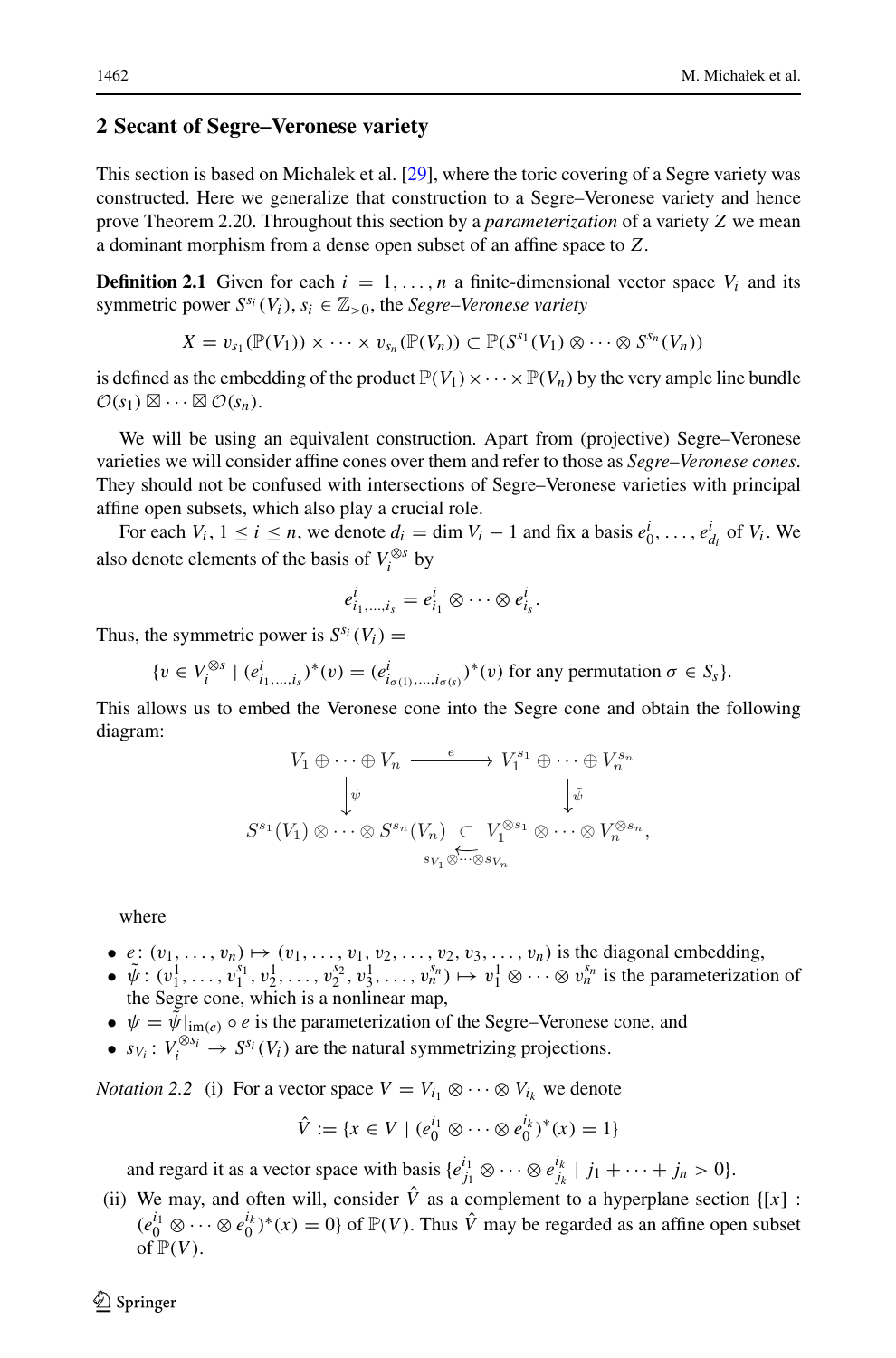- (iii) We denote  $A := V_1^{\otimes s_1} \otimes \cdots \otimes V_n^{\otimes s_n}$ .
- (iv) We also define

$$
B := \prod_{i=1}^n \hat{V}_i^{x s_i} \subset V_1^{s_1} \oplus \cdots \oplus V_n^{s_n},
$$
  

$$
B' := \prod_{i=1}^n \hat{V}_i \subset V_1 \oplus \cdots \oplus V_n.
$$

(v) Finally, we denote  $\pi$ :  $A \setminus \{0\} \to \mathbb{P}(A)$  and obtain the following diagram of open subsets:

$$
B' \subset V_1 \oplus \cdots \oplus V_n \xrightarrow{e} V_1^{s_1} \oplus \cdots \oplus V_n^{s_n} \supset B
$$
  
\n
$$
\downarrow \psi \qquad \qquad \downarrow \tilde{\psi}
$$
  
\n
$$
S^{s_1}(V_1) \otimes \cdots \otimes S^{s_n}(V_n) \subset V_1^{\otimes s_1} \otimes \cdots \otimes V_n^{\otimes s_n} \supset \hat{A}
$$
  
\n
$$
\downarrow \pi
$$
  
\n
$$
\mathbb{P}(A) \supset \hat{A}.
$$

*Remark 2.3* Since  $\mathbb{P}(S^{s_1}(V_1) \otimes \cdots \otimes S^{s_n}(V_n)) \subset \mathbb{P}(A)$ , we can study the Segre–Veronese variety as a subvariety of  $X = \overline{\pi \circ \psi(B')} \subset \mathbb{P}(A)$ . Note that the image of  $\tilde{\psi}|_B$  does not contain the origin.

### **Cumulants**

In this setting we may apply the (nonlinear) coordinate systems of *B*, called cumulants and presented in Michalek et al. [\[29](#page-20-3)]. For the motivations to consider them, coming from algebraic statistics, we refer the reader to Refs. [\[34](#page-20-4)[,41,](#page-21-0)[42](#page-21-1)]. A general mathematical setting for these methods is well presented in Ciliberto et al. [\[10\]](#page-20-2). Further results are obtained for other varieties, e.g. Grassmannians and spinor varieties [\[28](#page-20-8)]. However, in other cases we do not obtain toric coverings. Still, we believe that similar methods can be applied to a larger class of secant and tangential varieties.

*Notation 2.4* Basis elements of *A* are of the form  $e_{c_1^1,\ldots,c_{s_1}^1}^1 \otimes \cdots \otimes e_{c_1^n,\ldots,c_{s_n}^n}^n$  and are in natural correspondence with tuples  $(c_1^1, \ldots, c_{s_1}^1, \ldots, c_1^n, \ldots, c_{s_n}^n)$ , where  $0 \le c_j^i \le d_i$  for  $1 \le i \le n$ and  $1 \leq j \leq s_i$ . Let us denote the set of these tuples by  $C(A)$  and for each  $c \in C(A)$  the corresponding basis element by  $e(c)$ . Finally, denote the dual basis elements by  $x(c) = e(c)^*$ . Similarly, we denote  $C(\hat{A}) = C(A) \setminus \{(0, \ldots, 0)\}.$ 

**Definition 2.5** (*degree, ordering*) Given a tuple  $c \in C(\hat{A})$ , the number of its nonzero entries is called the *degree* of *c*. Given  $c_1, c_2 \in C(\hat{A})$ , we say that  $c_1 \leq c_2$  if  $c_1$  can be obtained from *c*<sup>2</sup> by setting some entries to zero.

Thus, we have a natural poset structure on  $C(\hat{A})$ , which induces a poset structure on the basis of  $\hat{A}$ . Simply speaking, the ordering on the basis is defined by replacing  $e^i_j$  by  $e^i_0$  in the tensor product elements.

*Example 2.6* Consider  $t_2 := e_1^1 \otimes e_0^1 \otimes e_5^2$ ,  $t_1 := e_0^1 \otimes e_0^1 \otimes e_5^2$  and  $t_0 := e_1^1 \otimes e_3^1 \otimes e_4^2$ . We have  $t_1 < t_2$  and  $t_1$ ,  $t_2$  are not comparable with  $t_0$ .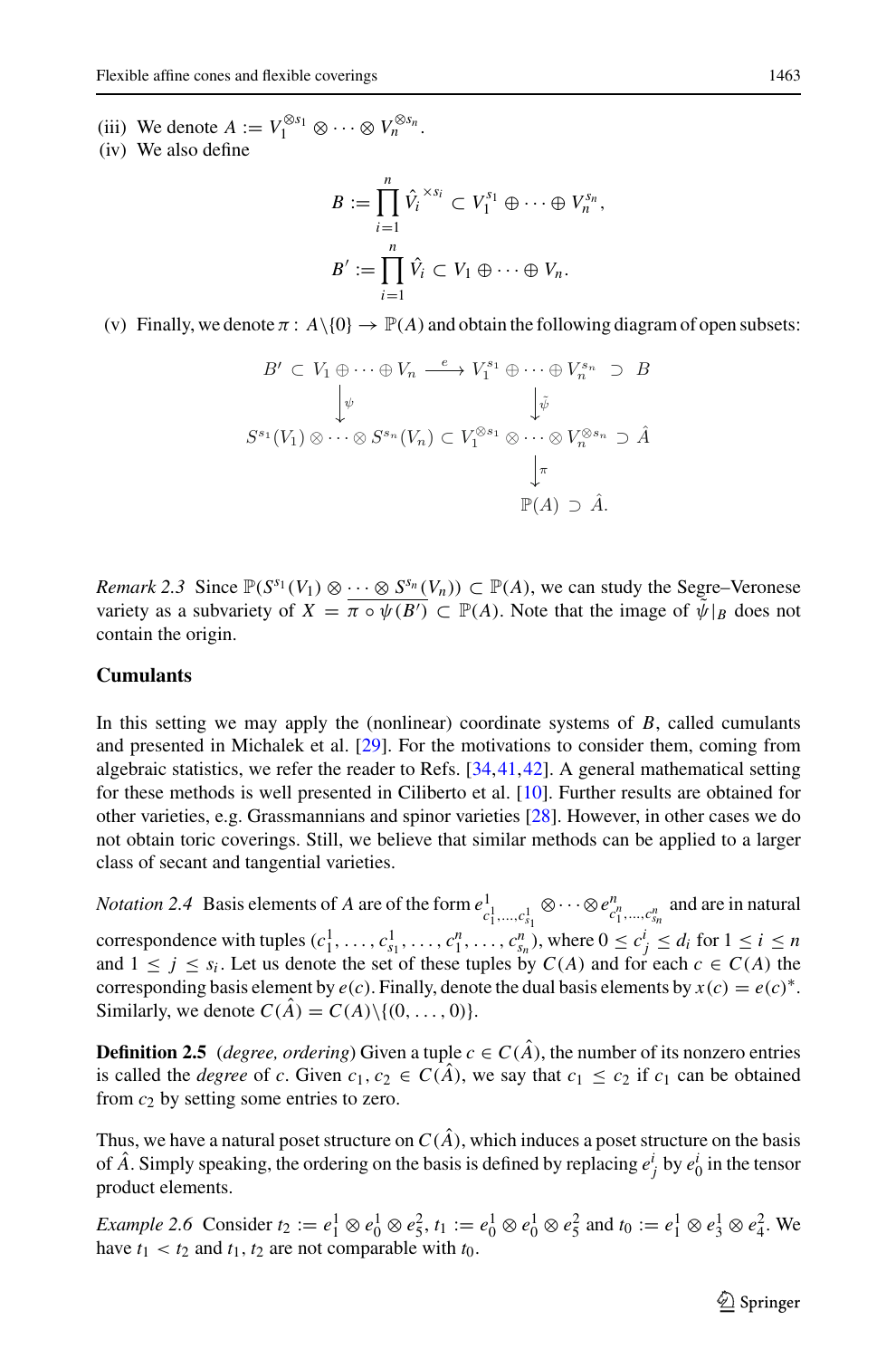Denote the set of indices

$$
\operatorname{Ind}(\hat{A}) = \left\{ \begin{bmatrix} 1 \\ 1 \end{bmatrix}, \dots, \begin{bmatrix} 1 \\ s_1 \end{bmatrix}, \dots, \begin{bmatrix} n \\ 1 \end{bmatrix}, \dots, \begin{bmatrix} n \\ s_n \end{bmatrix} \right\}
$$

and endow it with a natural lexicographic order, namely, the order of appearance above. Given  $c \in C(\hat{A})$  and a subset of indices  $I \subset \text{Ind}(\hat{A})$ , we introduce the index tuple

$$
c_I = (b_1^1, \dots, b_{s_n}^n), \quad \text{where } b_j^i = \begin{bmatrix} c_j^i, \begin{bmatrix} i \\ j \end{bmatrix} \in I, \\ 0, \begin{bmatrix} i \\ j \end{bmatrix} \notin I.
$$

Note that  ${b \in C(\hat{A}) \mid b \leq c} = {c_I \mid I \subset \text{Ind}(\hat{A})}.$  We will use either one-element subsets  $I = \begin{bmatrix} i \\ j \end{bmatrix}$  or subsets of the following form, where  $i_1, i_2 \in \text{Ind}(\hat{A})$ :

$$
I = [i_1 : i_2] := \{i \mid i_1 \le i < i_2\} \subset \text{Ind}(\hat{A}).
$$

**Definition 2.7** A *thick interval partition* of a tuple  $c \in C(\hat{A})$  of degree at least two is an increasing sequence of indices  $\begin{bmatrix} 1 \ 1 \end{bmatrix} = b_0 < \dots < b_k = \begin{bmatrix} n \\ s_n \end{bmatrix}$  such that deg  $c_{[b_i:b_{i+1}]} \ge 2$  for each *i*. The set of all thick interval partitions of *c* will be denoted by  $IP(c)$ . It is always nonempty as it contains  $\left\{ \begin{bmatrix} 1 \\ 1 \end{bmatrix}, \begin{bmatrix} n \\ s_n \end{bmatrix} \right\}$ .

Now we can recall the coordinate systems from [\[29,](#page-20-3) Sec. 2].

*Notation* 2.8 For each  $c \in C(\hat{A})$  we denote

$$
y(c) := \begin{bmatrix} x(c), & \deg c = 1, \\ \sum_{(b) \le (c)} (-1)^{\deg(c) - \deg(b)} x(b) \prod_{c_{j_0}^{i_0} \ne b_{j_0}^{i_0}} x(c_{\left[\begin{matrix} i_0 \\ j_0 \end{matrix}\right]}) & \deg c = 1,
$$

Then for each  $c \in C(\hat{A})$  we introduce a function in **k**[ $\hat{A}$ ]

$$
z(c) := \begin{cases} y(c), & \deg c = 1, \\ \sum_{(b_0, \dots, b_k) \in IP(c)} (-1)^k \prod_{m=1}^k y(c_{[b_{m-1}:b_m]}), & \deg c > 1. \end{cases}
$$

**Lemma 2.9** Each one of the sets  $\{x(c)\}_{c \in C(\hat{A})}$ ,  $\{y(c)\}_{c \in C(\hat{A})}$ , and  $\{z(c)\}_{c \in C(\hat{A})}$  is an alge*braically independent system of functions generating*  $\mathcal{O}(\hat{A})$ *. In other words,* {*z*(*c*)} *is a coordinate system on*  $\ddot{A}$  *as an affine space.* 

*Proof* Since  $y(c)$  is a sum of  $x(c)$  and of terms of smaller degree, the endomorphism of  $\mathbf{k}[A]$ that maps  $x(c)$  to  $y(c)$  for each *c* is invertible. The same holds for  $\{y(c)\}\$  and  $\{z(c)\}\$ . So, the statement follows.

#### **Secant**

The secant variety Sec  $X \subset \mathbb{P}(A)$  of the Segre–Veronese variety X is parameterized by a map

<span id="page-7-1"></span><span id="page-7-0"></span>
$$
\sec_X: \mathbb{A}^1 \times B' \times B' \to \hat{A}, \quad (t, v, w) \mapsto \pi(t \cdot \psi(v) + (1 - t) \cdot \psi(w)). \tag{3}
$$

Hereinafter, given a tuple of degree one, we denote the index of its only non-zero entry by  $\begin{bmatrix} i_{\circ} \\ j_{\circ} \end{bmatrix}$ . Generalizing [\[29,](#page-20-3) Lemma 3.1], we obtain the following result.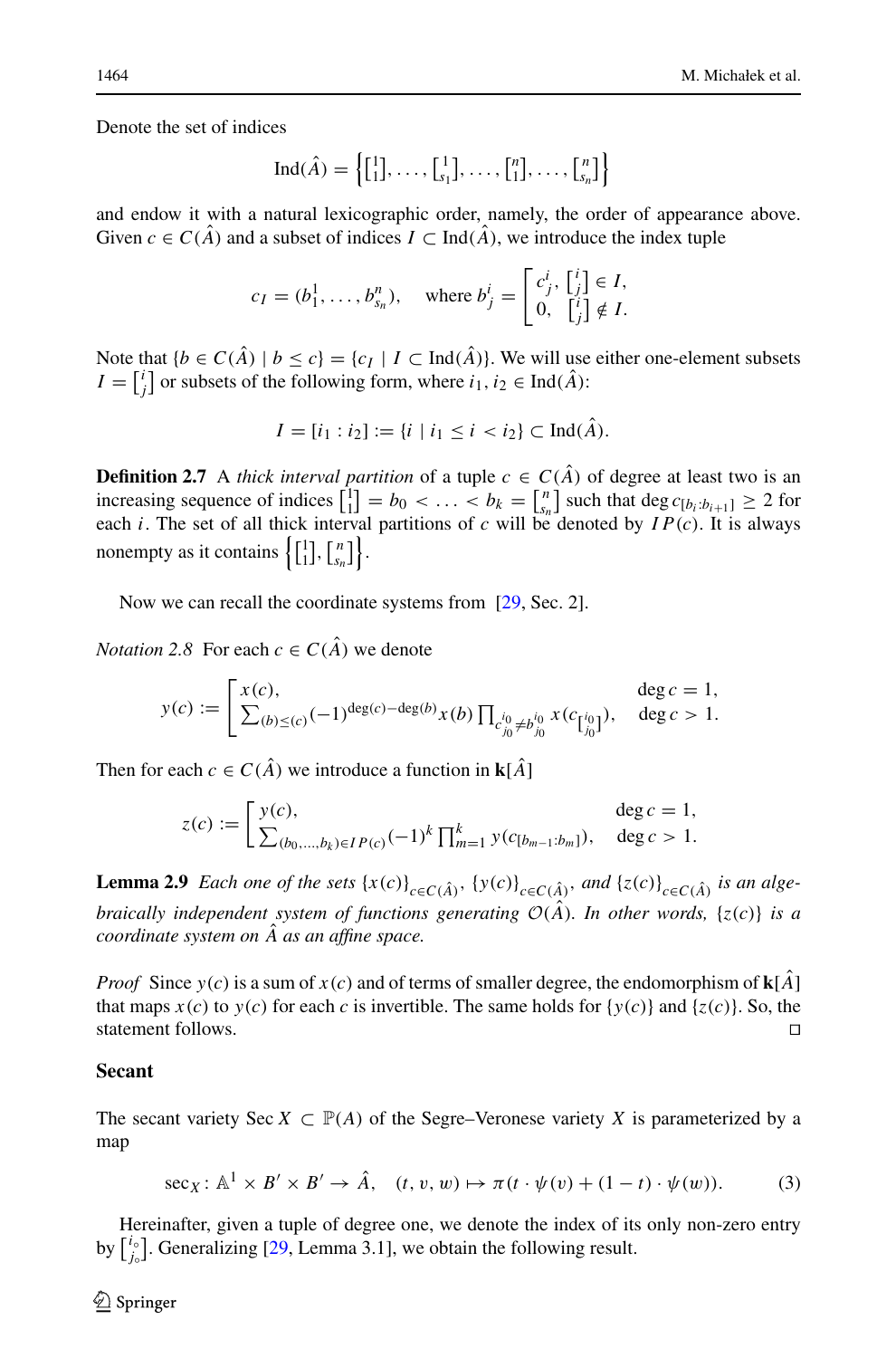**Lemma 2.10** *Let*  $\{(e_j^i)^{i*} \mid 1 \le i \le n, 0 \le j \le d_i\}$  *be the set of coordinate functions on the first copy of B' in* [\(3\)](#page-7-0) *and*  $\{(e_j^i)^{l' *}\}$  *the respective set on the second one.*<sup>[1](#page-8-0)</sup> *Then* 

$$
\sec_{X}^{*}: z(c) \mapsto \begin{bmatrix} t \left( e_{c_{i_{0}}^{i_{0}}}^{i_{0}} \right)^{i_{*}} + (1-t) \left( e_{c_{j_{0}}^{i_{0}}}^{i_{0}} \right)^{i_{*}}, & \deg c = 1 \text{ with } c_{j_{0}}^{i_{0}} \neq 0, \\ t(1-t)(1-2t)^{\deg(z(c))-2} \prod_{c_{j}^{i} \neq 0} \left( \left( e_{c_{j}^{i}}^{i} \right)^{i_{*}} - \left( e_{c_{j}^{i}}^{i} \right)^{i_{*}} \right), & \deg c > 1, \end{bmatrix}
$$

*for each*  $c \in C(\hat{A})$ .

*Proof* Let *Y* be the affine cone over the Segre product  $\mathbb{P}(V_1)^{s_1} \times \cdots \times \mathbb{P}(V_n)^{s_n}$ . Then the secant of *Y* is parameterized by

$$
\sec_Y: \mathbb{A}^1 \times B \times B \to \hat{A}, \ (t, v, w) \mapsto \pi(t\tilde{\psi}(v) + (1-t)\tilde{\psi}(w)).
$$

Thus,  $\sec x = \sec y \circ (\mathrm{id} \times e \times e)$ . The statement follows after applying [\[29,](#page-20-3) Lemma 3.1] to  $\sec y$ .  $\mathsf{sec}_Y$ .

## **Torus action**

We can infer the following decomposition of  $sec<sub>X</sub>$ .

*Notation 2.11* Let rep:  $\mathbb{A}^1 \times \mathbb{B}' \times \mathbb{B}' \to \mathbb{A}^1 \times \mathbb{B}' \times \mathbb{B}'$ , be a reparameterization:

rep: 
$$
(t, v, w) \mapsto \left(\frac{t(1-t)}{(1-2t)^2}, tv + (1-t)w, (1-2t)(w-v)\right)
$$

and let  $m: \mathbb{A}^1 \times B' \times B' \to \hat{A}$ , be a *monomial* map:

$$
m^* \colon z(c) \mapsto \begin{bmatrix} \left(e_{c_{j_0}^{i_0}}^{i_0}\right)^{i_*}, & \text{deg } c = 1 \text{ with } c_{j_0}^{i_0} \neq 0, \\ t \prod_{c_j^{i} \neq 0} \left(e_{c_j^{i}}^{i}\right)^{i'_{i*}}, & \text{deg } c > 1. \end{bmatrix}
$$

**Lemma 2.12** *There is a decomposition*  $\sec x = m \circ \text{rep}$ . *In particular, m is a monomial parameterization of* Sec *X.*

*Proof* Straightforward. 

This monomial parameterization of Sec *X* already provides a structure of a toric variety on im(*m*) =  $\hat{A}$  ∩ Sec *X*, hence provides us with a toric chart of Sec *X*. Below we describe in detail its structure.

*Notation 2.13* Let us introduce the following closed subsets of *A*ˆ:

$$
\hat{A}_1 = \{z(c) = 0 \mid \deg c > 1\},\
$$
  
\n
$$
\hat{A}_2 = \{z(c) = 0 \mid \deg c = 1\},\
$$
  
\n
$$
S_2 = \text{Sec } X \cap A_2.
$$

<span id="page-8-0"></span><sup>1</sup> That is,  $(e_j^i)^{1*}(v) = v_j^i$  and  $(e_j^i)^{1*}(w) = w_j^i$  respectively.

$$
\Box
$$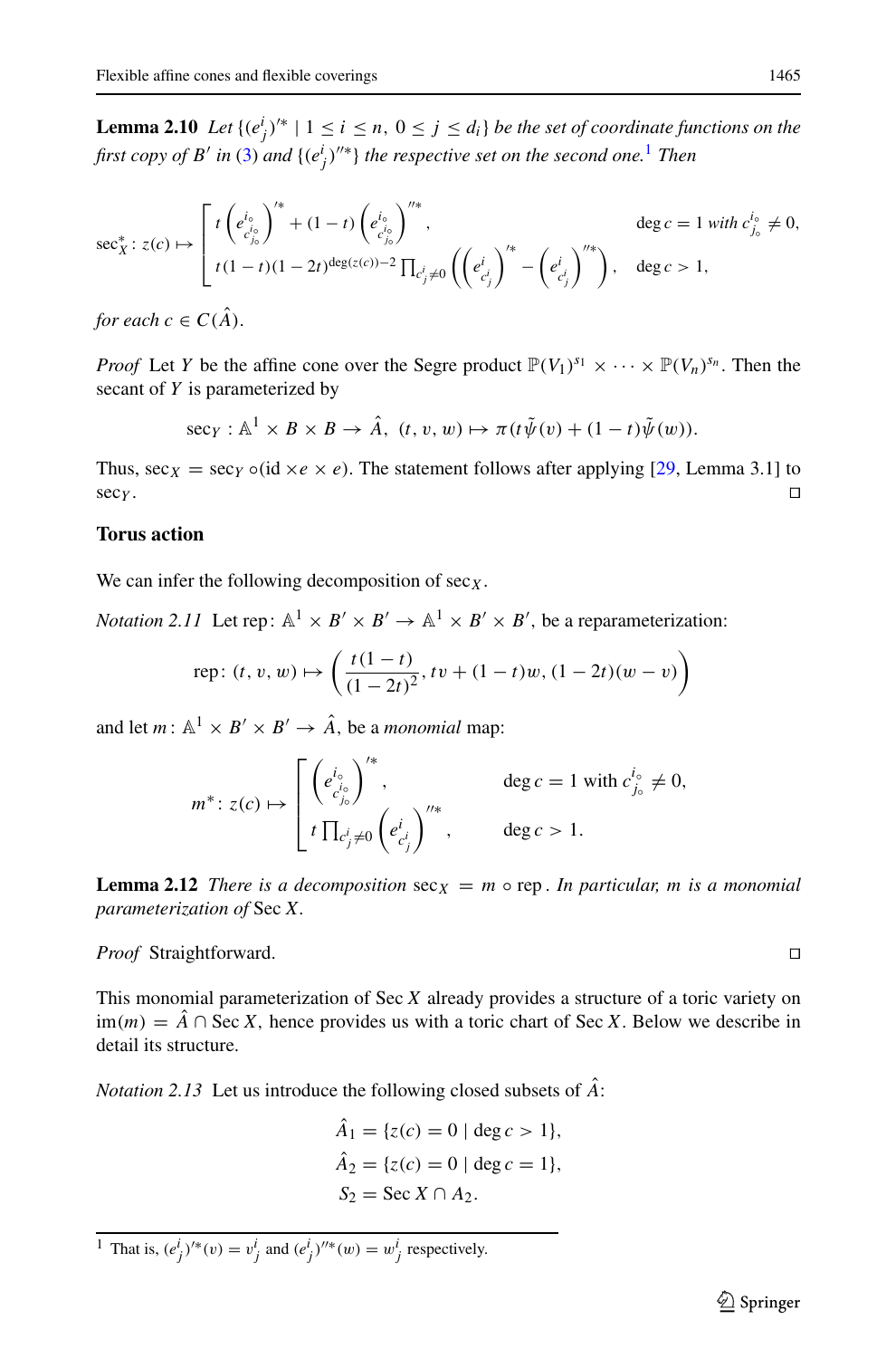*Notation 2.14* (Lattice Polytope *P*) Consider the lattice  $M = \bigoplus_{1 \le i \le n} \sum_{j \le d_i} \mathbb{Z} \chi^i_j$ , where  $\chi_j^i = (e_j^i)^*$ . Let  $P \subset M \otimes \mathbb{Q}$  be the lattice polytope defined by inequalities

$$
\begin{cases}\n\left(\chi_j^i\right)^* \geq 0, & 1 \leq i \leq n, 1 \leq j \leq d_i, \\
\sum_{j=1}^{d_i} (\chi_j^i)^* \leq s_i, & 1 \leq i \leq n, \\
\sum_{\substack{1 \leq i \leq n \\ 1 \leq j \leq d_i}} (\chi_j^i)^* \geq 2.\n\end{cases}
$$

<span id="page-9-0"></span>**Proposition 2.15** *In the terminology above,*

- (i) Sec  $X \cap \hat{A} = \hat{A}_1 \times S_2$  *via natural projections along coordinates*  $z(c)$ *,*
- (ii)  $\hat{A}_1 = X \cap \hat{A} \cong \mathbb{A}^N$ , where  $N = \sum_{i=1}^n \dim \hat{V}_i$ ,
- (iii)  $S_2 \cong \text{AffCone}(X_P)$ , where  $X_P$  is a projective toric variety with polarization corre*sponding to the polytope P, see, e.g.,* [\[11](#page-20-9), §2.3] *for the construction.*

*Proof* The morphism *m* is a direct product of  $m|_{\{0\} \times B' \times \{0\}}$  and  $m|_{\mathbb{A}^1 \times \{0\} \times B'}$ , which respectively parameterize  $\hat{A}_1$  and  $S_2$ . This implies (i). The Segre–Veronese variety *X* is also parameterized by  $m|_{\{0\}\times B'\times\{0\}}$ , thus (ii) holds.

Let us consider the standard torus  $T = \text{Spec } k[M] \subseteq B'$  and a projectivization  $\pi_z$ :  $\hat{A} \setminus \{0\} \to \mathbb{P}(\hat{A})$  along  $z(c)$ -coordinates. Then  $X_P = \overline{\pi_z(S_2)}$  is parameterized by a *T*-equivariant map  $\pi_z \circ m|_{\{0\} \times \{0\} \times B'}$ , which is defined by the set of monomials  $\{(e_{c_i^i}^i)^*$ *j* deg *c* > 1} ⊂  $O(B')$  corresponding exactly to lattice points  $P \cap M$ . This implies (iii).  $\Box$ 

<span id="page-9-1"></span>**Proposition 2.16** *Let* Tan  $X \subset \mathbb{P}(A)$  *be the tangential variety of* X. *Then* 

$$
\operatorname{Tan} X \cap \hat{A} = \hat{A}_1 \times X'_P,
$$

where  $X'_P \subset A_2$  is a nondegenerate toric variety parameterized by  $m|_{\{-\frac{1}{4}\} \times \{0\} \times B'}$ .

*Proof* We present here a sketch of a proof for  $\mathbf{k} = \mathbb{C}$ , see [\[29\]](#page-20-3) and [\[28,](#page-20-8) Lem. 3.3] for a complete proof. Consider  $(\epsilon^{-1}, v, v + \epsilon w) \in \mathbb{A}^1 \times B' \times B'$ . If  $\epsilon \to 0$ , then  $\sec x (\epsilon^{-1}, v, v + \epsilon w)$  $\epsilon w$ ) tends to an element of  $T_{\pi \circ \psi(v)}X \hookrightarrow$  Tan *X* corresponding to w. On the other hand, by Lemma [2.10,](#page-7-1)

$$
\lim_{\epsilon \to 0} z(c)(\sec x(\epsilon^{-1}, v, v + \epsilon w)) = \begin{bmatrix} v_{c_{j_0}}^{i_0} - w_{c_{j_0}}^{i_0}, & \deg c = 1 \text{ with } c_{j_0}^{i_0} \neq 0, \\ -\frac{1}{4} \prod_{c_j^i \neq 0} 2w_{c_j^i}^{i}, & \deg c > 1. \end{bmatrix}
$$

Thus, the decomposition follows. It remains to check that  $X'_{P}$  is nondegenerate. Indeed,  $\mathcal{O}(X'_{P}) \hookrightarrow \mathcal{O}(B')$  does not contain invertible elements.

These propositions imply the following relationship of the tangential and secant varieties, which, in turn, implies Zak's theorem [\[40](#page-21-2)] for Segre–Veronese varieties.

**Corollary 2.17** *The following conditions are equivalent:*

- (i) *P* is not contained in the hyperplane  $\sum_{i,j} (\chi_j^i)^* = 2$ ,
- (ii) dim Sec  $X = 2 \dim X + 1$ ,
- (iii) Sec  $X \neq \text{Tan } X$ ,
- (iv) dim Tan  $X = \dim \text{Sec } X 1$ .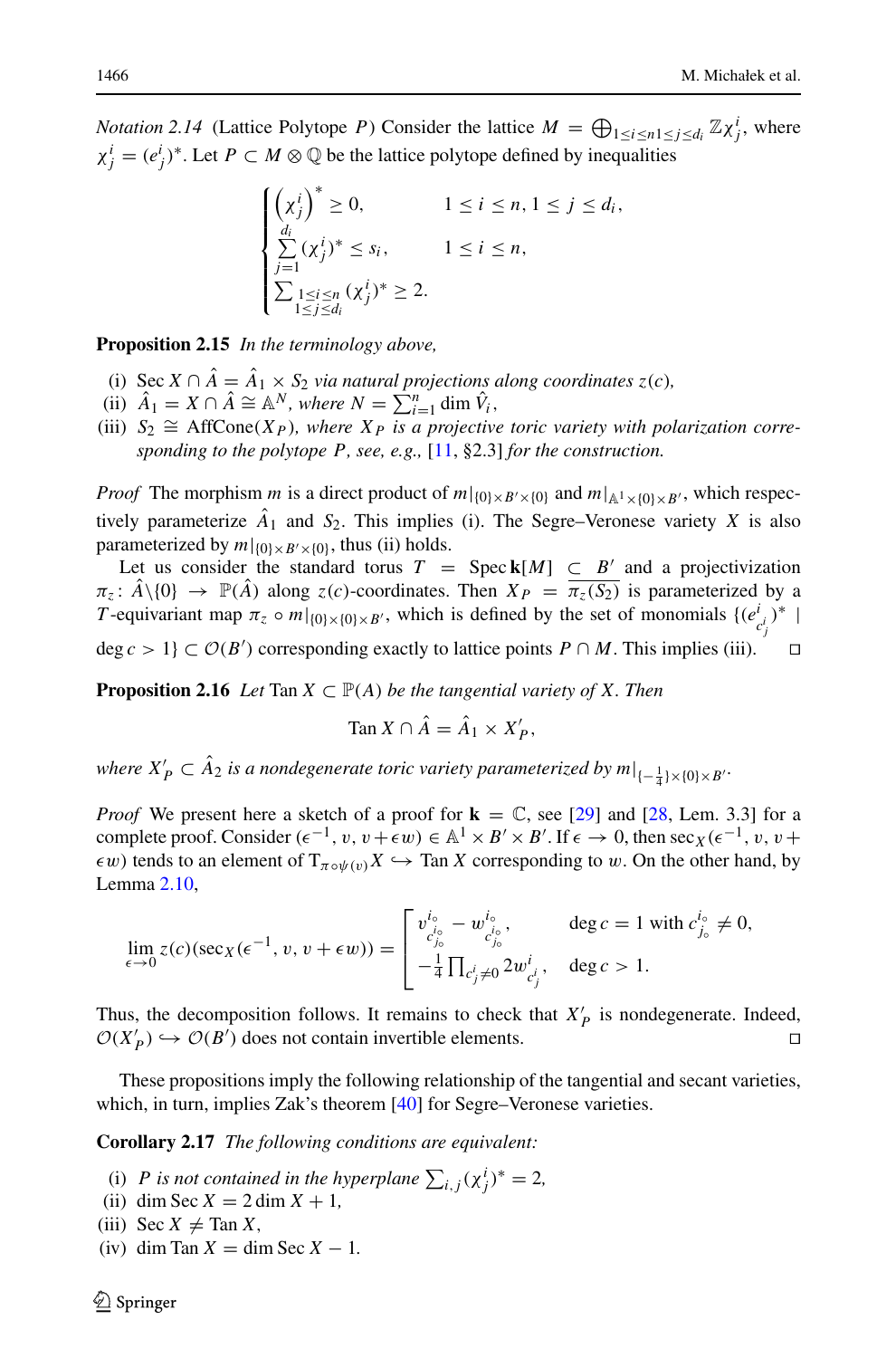*Then* Sec *X is called non-degenerate.*

*Proof* Let  $d = \dim X$ . As a toric variety, X is represented by a *d*-dimensional polytope  $\sum_{i,j} (\chi_j^i)^* \geq 2.$ *S*, which is a product of simplices. Then *P* is the intersection of *S* with the halfspace

 $(i) \Rightarrow (ii)$  The assumption implies dim  $P = d$ . Hence, dim  $S_2 = d + 1$  and dim Sec  $X =$  $\dim \hat{A}_1 + \dim S_2 = 2d + 1.$ 

 $(i) \Rightarrow (iv)$  As before, dim Cone $(P) = d$ . Hence, dim Tan  $X = \dim \hat{A}_1 + d = 2d$ . The implications (*ii*)  $\Rightarrow$  (*iii*) and (*iv*)  $\Rightarrow$  (*iii*) are obvious.

(*iii*)  $\Rightarrow$  (*i*) If *P* is contained in the hyperplane, then all monomials corresponding to lattice points in *P* are of the same degree. In particular,  $X'_n \cong AffCone(X_P)$ . points in *P* are of the same degree. In particular,  $X'_P \cong \text{AffCone}(X_P)$ .

*Example 2.18* 1. Consider the Veronese surface  $Y = \mathbb{P}^2 \hookrightarrow \mathbb{P}^5$ . It is a projective toric variety corresponding to the simplex  $S = \text{conv}(0, 2\chi_1, 2\chi_2) \subset \langle \chi_1, \chi_2 \rangle \cong \mathbb{Z}^2$ , i.e. parameterized by characters of a two-dimensional torus that correspond to the lattice points of *S*. By Proposi-tion [2.15,](#page-9-0) the variety  $X_P$  that defines the secant is parameterized by  $P = S \cap \{ \chi_1^* + \chi_2^* \ge 2 \}$ , i.e., by the lattice points  $2\chi_1$ ,  $\chi_1 + \chi_2$ ,  $2\chi_2$ . Hence, both factors of Sec *X*  $\cap$   $\hat{A} = \hat{A}_1 \times S_2$  are of dimension two, so dim Sec  $X = 4$ . Thus, the secant variety is degenerate and defined by  $z(1, 2)^2 = z(1, 1)z(2, 2).$ 

2. Consider the Segre product  $\mathbb{P}^1 \times \mathbb{P}^1 \times \mathbb{P}^1$ . The representing polytope is a cube  $[0, 1]^3$ . The secant variety is represented by a polytope with vertices  $(1, 1, 0)$ ,  $(1, 0, 1)$ ,  $(0, 1, 1)$ ,  $(1, 1, 1)$ . We see that the affine cone over it is the whole affine space; indeed, in this case the secant variety is non-degenerate and fills the whole ambient space. The tangential variety is a hypersurface defined by the equation  $z(1, 1, 0)z(1, 0, 1)z(0, 1, 1) = z(1, 1, 1)^2$ .

<span id="page-10-0"></span>**Theorem 2.19** *The tangential and secant varieties of a Segre–Veronese variety are covered by complements of hyperplane sections. Each complement is an affine toric variety without torus factors. In case of the secant variety, these are always normal toric varieties. In case of the tangential variety they are normal if the underlying variety is the Segre product.*

*Proof* By [\[39](#page-20-10), Theorem 2.2] we know that Sec *X* is normal. By [\[29](#page-20-3), Proposition 8.5] we know that Tan *X* is normal, when *X* is the Segre product. The open subsets Sec  $X \cap \hat{A}$  and Tan *X*  $\cap$  *A*<sup> $\hat{A}$ </sub> are toric varieties by Propositions [2.15](#page-9-0) and [2.16.](#page-9-1) Moreover, they do not contain</sup> torus factors, since they are products of an affine space  $\hat{A}_1$  with either an affine cone over a projective toric variety  $X_P$  or a non-degenerate toric variety  $X'_P$ . By taking such subsets for various choices of basis vectors  $e_0^i$ ,  $i = 1, \ldots, n$ , we obtain the statement.

**Theorem 2.20** *Let*  $X = v_{s_1}(\mathbb{P}(V_1)) \times \cdots \times v_{s_n}(\mathbb{P}(V_n))$  *be a Segre–Veronese variety. Then the affine cone over the secant variety of X is flexible. Further, if*  $s_1 = \cdots = s_n = 1$ *, then also the affine cone over the tangential variety of X is flexible.*

*Proof* By [\[5,](#page-19-1) Theorem 0.2] we know that all the affine charts from Theorem [2.19](#page-10-0) are flexible. Now, by Theorem [1.4](#page-3-0) we obtain flexibility of the affine cone.  $\Box$ 

*Example 2.21* Consider the third Veronese embedding  $X = v_3(\mathbb{P}^1)$ . It is represented by characters in the interval  $S = \text{conv}(0, 3)$ . Then Tan  $X \cap \hat{A} \cong \mathbb{A}^1 \times X_P'$ , where the monoid of characters associated to the toric variety  $X'_{P}$  is generated by {2, 3}. Namely,  $X'_{P}$  is the curve with a cusp singularity at the origin. Thus, Tan *X* is a surface, whose singular locus is the curve *X*. This example can be generalized to tangential varieties of other Segre–Veronese varieties provided that at least one of the Veronese factors is of degree at least 3.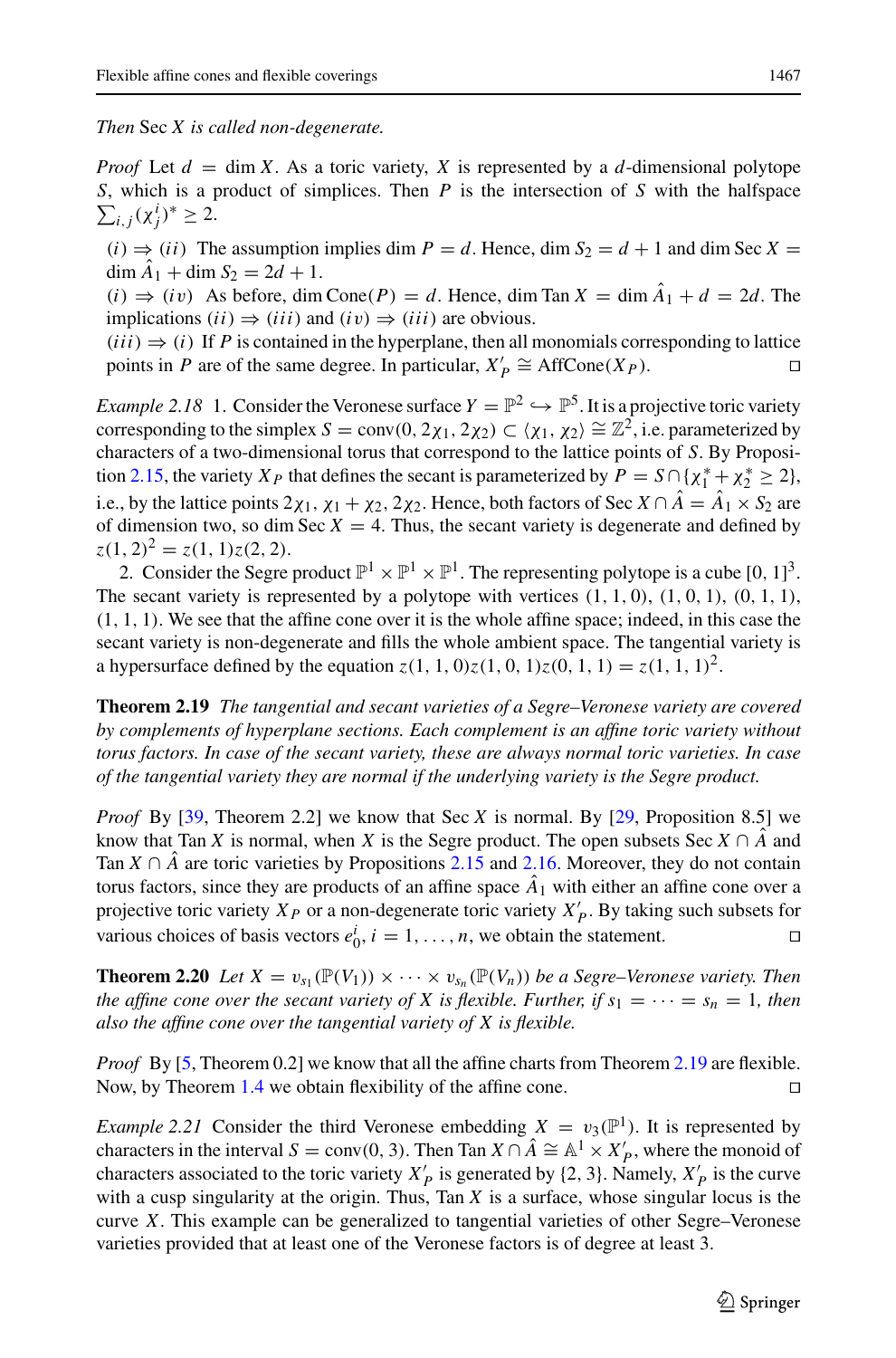# <span id="page-11-0"></span>**3 The combinatorial description of** *T***-varieties**

We consider a normal variety *X* with an effective action of an algebraic torus  $T \cong (\mathbb{G}_m)^r$ . Then *X* is called a *T* -variety of complexity (dim  $X - \dim T$ ). Here, the case of a complexityone torus is the most widely studied one, with contributions by many different authors [\[2,](#page-19-3) [16,](#page-20-11)[21](#page-20-12)[,24,](#page-20-13)[35](#page-20-14)[,37\]](#page-20-15). In the following we restrict ourselves to the case of rational *T* -varieties of complexity one. Following [\[4](#page-19-5)] and generalising the classification of toric varieties by their fans, we introduce some combinatorial language to classify rational *T* -varieties of complexity one.

Let us denote the character lattice of the torus *T* by *M* and the dual lattice by *N*. For the associated  $\mathbb{Q}$ -vector spaces we write  $M_{\mathbb{Q}}$  and  $N_{\mathbb{Q}}$ .

For a polyhedron  $\Delta \subset N_{\mathbb{Q}}$  we define its tail cone as follows

$$
tail(\Delta) := \{ v \in N_{\mathbb{Q}} \mid \Delta + \mathbb{Q}_{\geq 0} \cdot v = \Delta \}.
$$

Now, we consider polyhedral complexes  $\Xi$  in  $N_{\mathbb{Q}}$ . Here, by polyhedral complex we mean a set of convex polyhedra, which is closed under the face relation and every pair of polyhedra intersect in a common face. Moreover, we assume that the set of tail cones has the structure of a polyhedral complex itself, which is called the tail fan of  $\Xi$  and will be denoted by tail( $\Xi$ ). Consider a pair  $S = (\sum_{P \in \mathbb{P}^1} S_P \otimes P, \text{deg } S)$  where  $S_P$  are polyhedral complexes in  $N_{\mathbb{Q}}$ with some common tail fan  $\Sigma$  and deg  $S \subset |\Sigma|$ . Here,  $\sum_{P} S_P \otimes P$  is just a formal sum. The complexes  $S_p$  are called *slices* of *S*. We assume that there are only finitely many slices that differ from the tail fan tail(*S*) :=  $\Sigma$ . The set of the points  $P \in \mathbb{P}^1$  such that  $\mathcal{S}_P \neq \Sigma$  is called the support of  $S$  and will be denoted by supp  $S$ . Note that for every full-dimensional  $\sigma \in \Sigma$  there is a unique polyhedron  $\Delta_p^{\sigma}$  in  $\mathcal{S}_P$  with tail $(\Delta_p^{\sigma}) = \sigma$ .

**Definition 3.1** (*f-divisor*) A pair *S* as above is called an *f-divisor* if for any full-dimensional  $\sigma \in \text{tail}(\mathcal{S})$  we have either deg  $\mathcal{S} \cap \sigma = \emptyset$  or

$$
\sum_{P} \Delta_P^{\sigma} = \deg \mathcal{S} \cap \sigma \subsetneq \sigma.
$$

An f-divisor as above corresponds to a rational *T* -variety of complexity one, see [\[19,](#page-20-16) Section 1]. Moreover, this correspondence is even functorial. In particular, invariant open subvarieties correspond to f-divisors  $S'$ , such that  $S'_P \subset S_P$  as sets of polyhedra and deg  $S' =$  $|\text{tail}(\mathcal{S}')| \cap \text{deg }\mathcal{S}$ . For simplicity we write  $\mathcal{S}' \subset \mathcal{S}$  in this situation. As a consequence of Proposition 1.6 in [\[19](#page-20-16)], f-divisors  $S_1, \ldots, S_\ell \subset S$  give rise to an open covering if and only if their slices cover the slices of *S*, i.e.

$$
|\mathcal{S}| = \bigcup_i |\mathcal{S}_i|.
$$

*Remark 3.2* Affine charts correspond to f-divisors  $S$  such that  $S_P$  consists of a single polyhedron (and its faces) and deg  $S = \sum_{P \in \mathbb{P}^1} S_P$ . These objects are called p-divisors in [\[4](#page-19-5)[,19\]](#page-20-16).

<span id="page-11-2"></span>*Example 3.3* In Fig. [1](#page-12-0) we sketched the non-trivial slices of an f-divisor as well as its degree. It describes the blowup of the quadric threefold in one point, see [\[33\]](#page-20-17).

<span id="page-11-1"></span>**Lemma 3.4** [\[20](#page-20-18), Remark 1.8.] *An f-divisor describes a subtorus action on a toric variety if and only if*  $S_P$  *equals a lattice translate of the tail fan for all but at most two*  $P \in \mathbb{P}^1$ .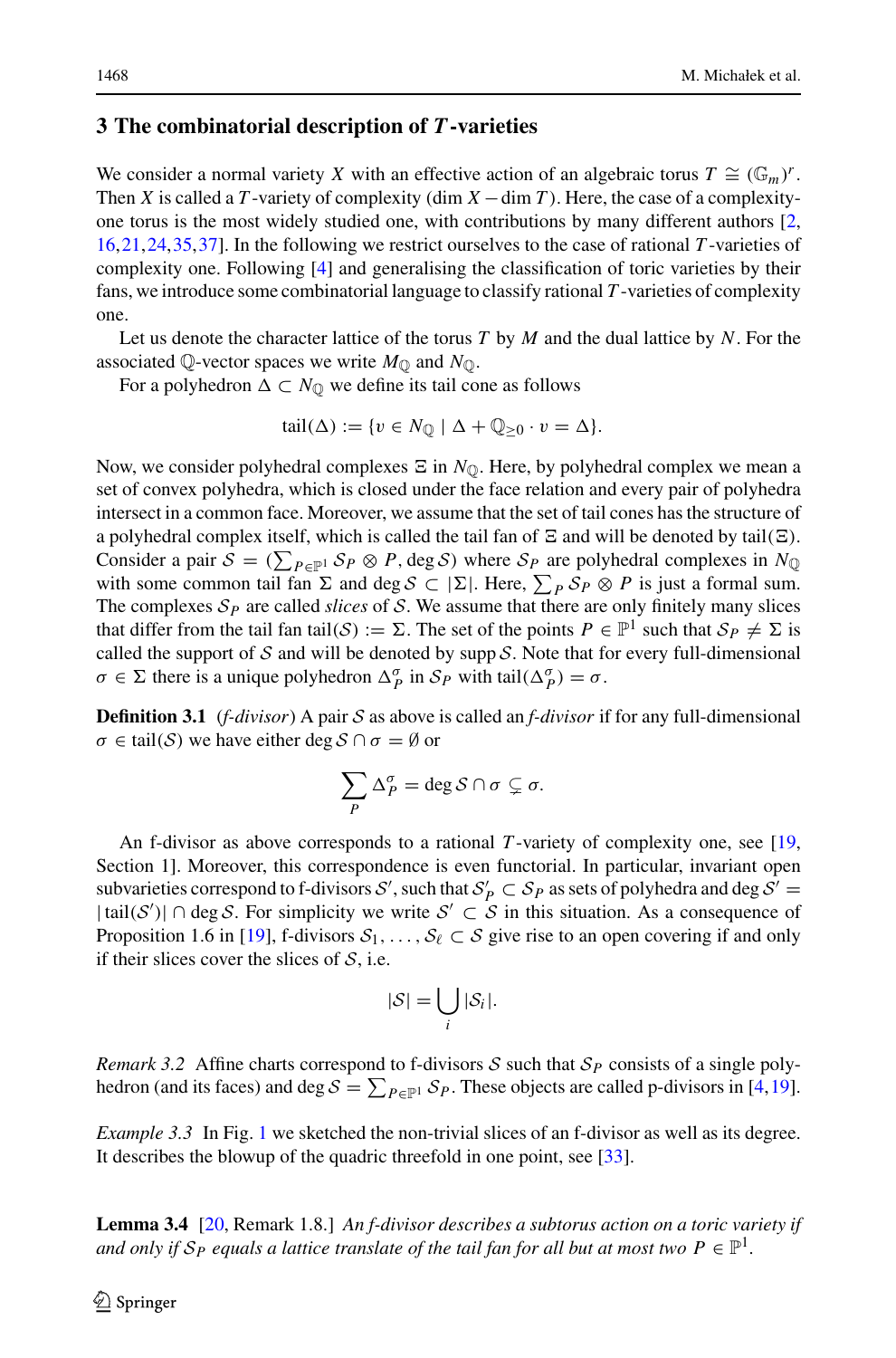

<span id="page-12-0"></span>**Fig. 1** An f-divisor

In the language of f-divisors we also may describe torus invariant Cartier divisors by *support functions*. A support function h on a polyhedral subdivision  $\Xi$  is a continuous function that is affine linear on every polyhedra in  $\Xi$ . We denote by  $\text{lin } h$  the linear part of h. This is a piecewise linear function on the tail fan defined as follows:

$$
(\ln h)(v) := h(w + v) - h(w)
$$

for some  $w \in \Delta \in \Xi$  with  $v \in \text{tail}(\Delta)$ .

**Definition 3.5** (*Support function on*  $S$ ) A *support function h* on an f-divisor  $S$  is a collection  ${h_P}_{P \in \mathbb{P}^1}$  of support functions on  $S_P$  such that

- (i) all  $h_P$  have the same linear part, which will be denoted by  $\text{lin } h$ ,
- (ii) only finitely many of them differ from lin *h*.

We have two kinds of torus invariant prime divisors on *X*(*S*). *Horizontal* prime divisors correspond to rays  $\rho \in \text{tail}(\mathcal{S})^{(1)}$  that do not intersect deg *S* and are denoted by  $D_\rho$ . *Vertical* prime divisors correspond to vertices v in the subdivisions  $S_p$  and are denoted by  $D_{P,v}$ . Now, the divisor corresponding to the support function *h* is given by

<span id="page-12-1"></span>
$$
D_h = -\sum_{\rho} (\ln h)(\rho) \cdot D_{\rho} - \sum_{P,v} \mu(v) \cdot h_P(v) D_{P,v}, \tag{4}
$$

where we identify the ray with the ray generator and  $\mu(v)$  denotes the minimal positive integer such that  $\mu(v) \cdot v$  is a lattice element. In particular,

(i) if  $h_P \leq 0$  for all  $P \in \mathbb{P}^1$ , then  $D_h$  is effective.

(ii) in this case  $X(S) \$  supp  $D_h$  is given by the f-divisor

<span id="page-12-2"></span>
$$
[h = 0] := \left(\sum_{P} [h_P = 0] \otimes P, \quad \deg \mathcal{S} \cap [\lim h = 0]\right),\tag{5}
$$

where  $[h_P = 0]$  denotes the polyhedral subcomplex of  $S_P$  consisting of those polyhedra on which  $h_P$  vanishes.

By [\[36](#page-20-19), Section 4] (or [\[31](#page-20-20)]), every invariant Cartier divisor arises in this way. We have  $D_h \sim D_{h'}$  if and only if  $h_P - h'_P$  is affine linear for every *P*, i.e.  $h_P - h'_P = \langle u, \cdot \rangle + a_P$ , and  $\sum_{P} a_{P} = 0$ . Moreover, we have a criterion for ampleness expressed in the following notation. We denote by  $\Box_h$  the polytope given by

<span id="page-12-3"></span>
$$
\Box_h = \{ u \in M_{\mathbb{Q}} \mid \langle u, \cdot \rangle \ge (\lim h) \} \tag{6}
$$

and consider concave piecewise affine function  $h_P^*$  on  $\Box_h$  as "dual" of  $h_P$ :

$$
h_P^*(u) := \inf_v (\langle u, v \rangle - h_P(v)).
$$

<span id="page-12-4"></span>The definition implies that  $h_P^*(u)$  is finite for  $u \in \Box_h$ .

 $\circled{2}$  Springer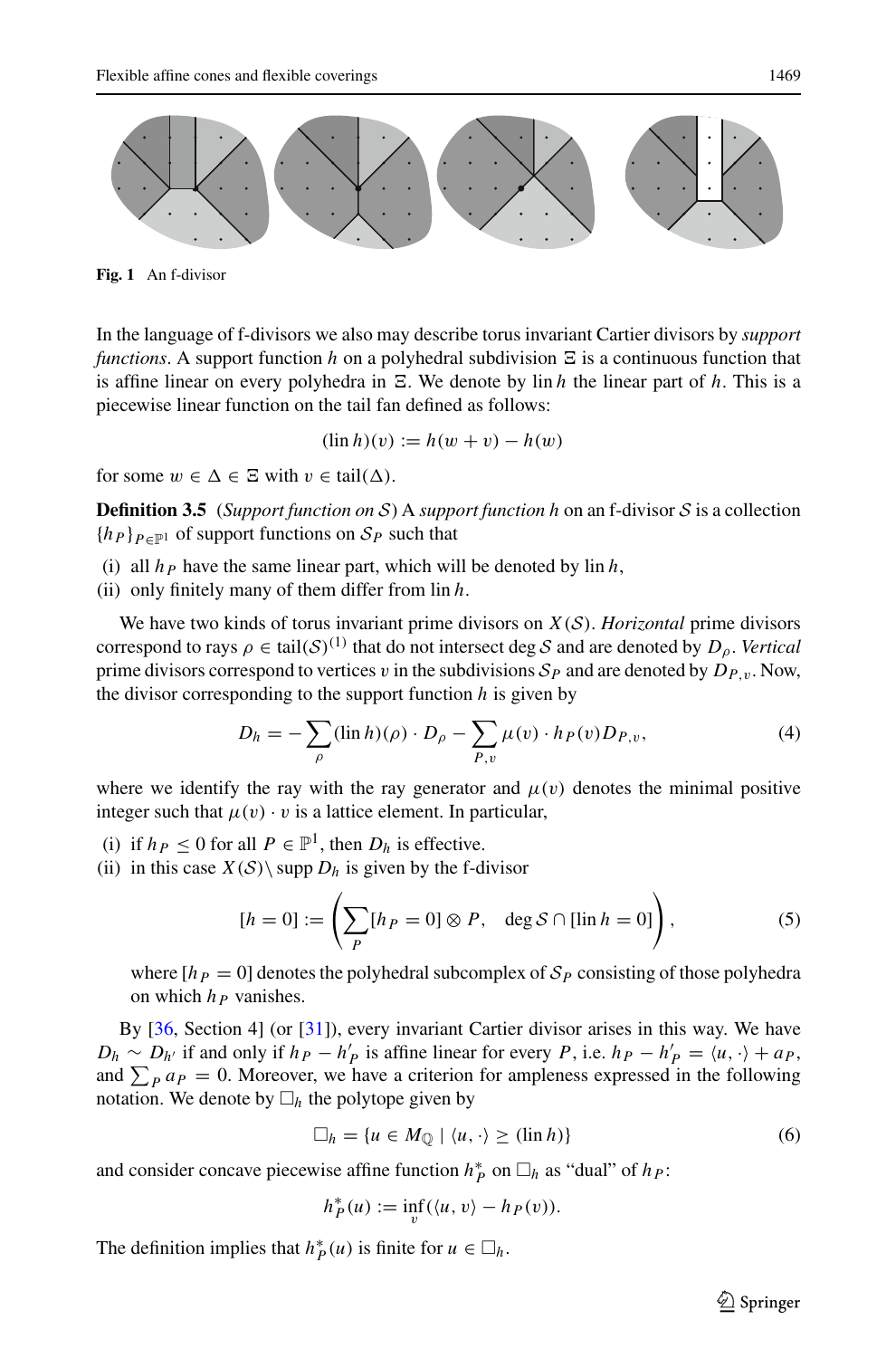**Theorem 3.6** *If*  $D_h$  *is ample, then h*  $_P$  *is strongly concave for every*  $P \in \mathbb{P}^1$  *and*  $h_P^*(u) \ge 0$ *for every*  $u \in \Box_h$ *.* 

*Proof* By Petersen and Süß [\[31](#page-20-20), Theorem 3.28],  $h<sub>P</sub>$  has to be strongly concave and by [\[19,](#page-20-16) Prop. 3.1(i)] we get that  $h_P^*(u) \ge 0$ .

<span id="page-13-2"></span>*Remark 3.7* On a *T* -variety every divisor is linearly equivalent to some torus invariant divisor. This follows for example from Fulton et al. [\[15,](#page-20-21) Theorem 1].

# <span id="page-13-0"></span>**4 Affine cones over projective** *T***-varieties**

From now on we assume that the *T* -varieties which we consider are proper over the base, i.e. the corresponding f-divisors  $S$  satisfy the condition that all its slices  $S<sub>P</sub>$  are *subdivisions* of  $N_{\mathbb{Q}}$ .

**Definition 4.1** (*Equivariant covering by toric charts*) A *T* -variety is called *equivariantly covered by toric charts*, if there is an open covering by toric varieties  $U_i$  such that the torus *T* acts as a subtorus of the embedded torus of *Ui* .

<span id="page-13-1"></span>**Lemma 4.2** *The T -variety X*(*S*) *is equivariantly covered by toric charts if and only if for every maximal polyhedron*  $\Delta$  *in*  $\mathcal{S}_P$ ,  $P \in \mathbb{P}^1$ , *all but at most two slices contain a lattice translate of tail*( $\Delta$ ). *In particular, either*  $X(S)$  *itself is toric or there is at most one*  $P \in \mathbb{P}^1$ *such that S<sup>P</sup> does not contain a lattice vertex.*

*Proof* The first part is a corollary of Lemma [3.4.](#page-11-1) To prove the last statement, we consider two points *P*, *Q* such that  $S_P$ ,  $S_Q$  contain only non-lattice vertices. Now, consider a third point R and a maximal polyhedron  $\Delta \subset S_R$ . Since there is no lattice translate of tail $(\Delta)$  in  $S_P$  and  $S_Q$ ,  $\Delta$  itself must be a translated cone. Notice that all maximal cones in  $S_R$  must be translated by the same lattice point. Indeed, otherwise they would not cover  $N_{\text{Q}}$  and there would exist a different maximal dimensional polyhedron that could not be a lattice translate of its tail cone. Hence, for any  $R \notin \{P, Q\}$  the slice  $S_R$  is just a translated tail fan. By Lemma [3.4,](#page-11-1)  $X(S)$  is a toric variety.

*Remark 4.3* By [\[6](#page-19-2), Appendix] this criterion is fulfilled for all smooth complete rational *T* varieties of complexity one. Hence, they are covered by affine charts isomorphic to affine spaces.

<span id="page-13-3"></span>To get flexibility for every affine cone we need to strengthen the condition in Lemma [4.2.](#page-13-1)

**Theorem 4.4** *Let*  $X = \mathfrak{X}(S)$  *be a T*-variety such that for any maximal polyhedron  $\Delta \in S_{\nu}$ ,  $y \in \mathbb{P}^1$ , at most two slices contain a polyhedron with the same tail cone tail( $\Delta$ ) that is not *a lattice translate of tail* $(\Delta)$ *. Then for every very ample divisor H the corresponding affine cone is flexible.*

*Proof* By Theorem [1.4](#page-3-0) it is enough to show that there exists a *T* -invariant *H*-polar covering by toric charts. Let us first rephrase this condition in terms of f-divisors. Remember that being *H*-polar means that the complement of every chart is the support of an effective divisor linearly equivalent to *H*. Having *T* -invariant charts means that we have to choose the effective divisors above to be *T* -invariant. Therefore, we are looking for a collection of support functions *h*, which via [\(4\)](#page-12-1) give rise to divisors  $D_h \sim H$ , where  $\sim$  denotes linear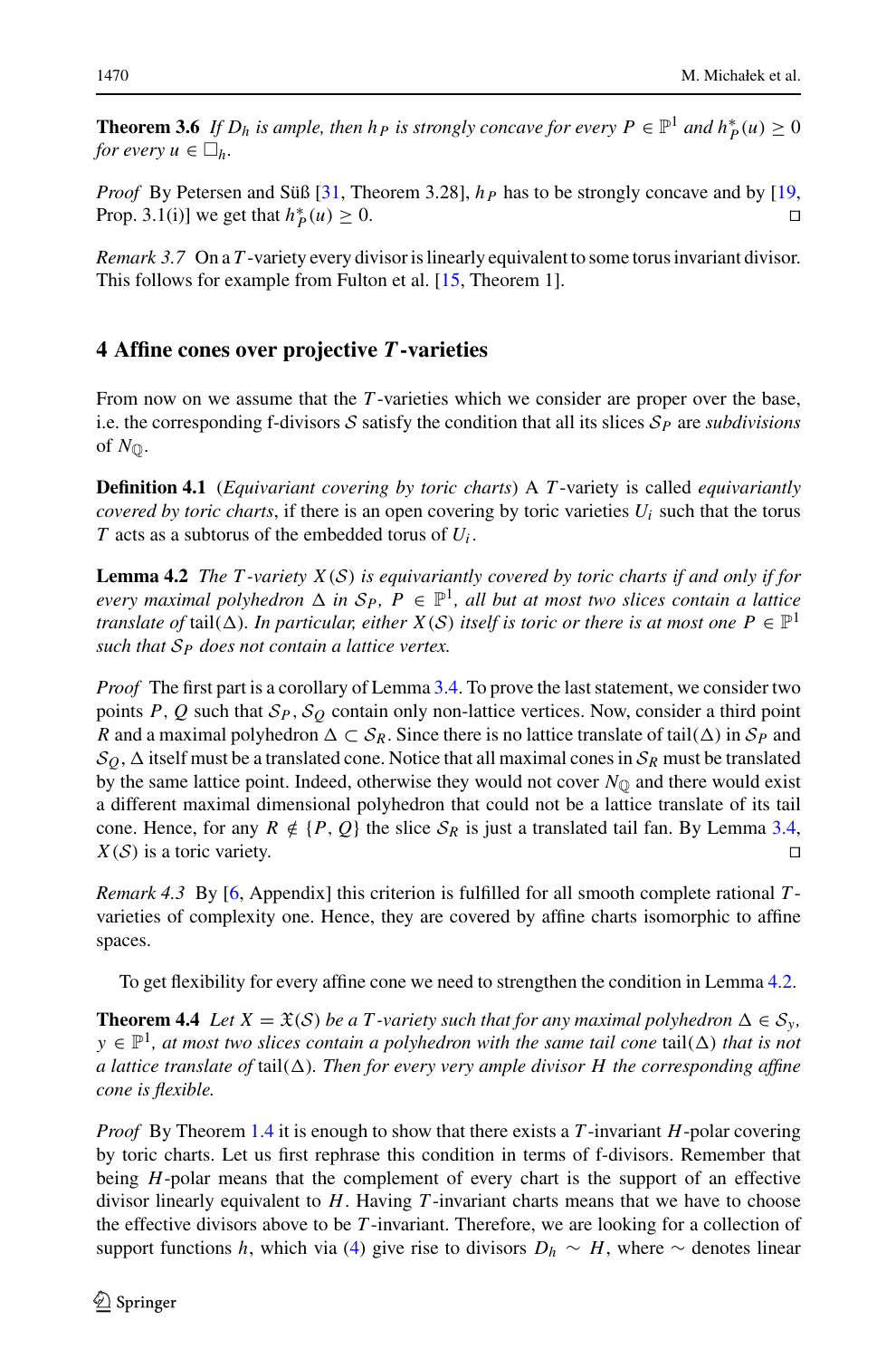equivalence. Moreover, the open subsets  $X\setminus$  supp  $D_h$  have to cover *X*. By [\(5\)](#page-12-2) the latter is equivalent to the fact that for every maximal polyhedron  $\Delta p \in S_p$  there exists a strictly concave non-positive support function *h* on *S* corresponding to an effective divisor  $D_h \sim H$ , such that  $[h_P = 0] = \Delta_P$  (i.e.  $h_P|_{\Delta_P} \equiv 0$  and negative elsewhere). For being a toric covering additionally we have to impose that  $[h = 0]$  has only two slices that are not lattice translates of the tail fan.

We now construct such a covering for some very ample divisor *H*. By Remark [3.7](#page-13-2) every divisor is linearly equivalent to a torus invariant one. Hence, using [\[36,](#page-20-19) Section 4] we can assume that  $H \sim D_h$  for some support function h. Fix a maximal polyhedron  $\Delta \subset S_O$ . Then  $h_Q|_{\Delta}$  is affine linear, i.e.  $h_Q(v) = \langle u, v \rangle + a$ . By concavity this implies  $u \in \Box_h$ , with  $□<sub>h</sub>$  defined as in [\(6\)](#page-12-3). We now consider *h*' := *h* − *u* with  $h'_P(v) := h_P(v) - \langle u, v \rangle$ . Now,  $h'_P$  is again strongly concave and achieves its maximum at a polyhedron  $\Delta_P$  with tail cone tail $(\Delta_P)$  = tail $(\Delta)$ . Moreover, by construction we have  $0 \in \Box_{h'}$ .

By our precondition, we may assume without loss of generality that for every point  $R \in$  $\mathbb{P}\setminus\{0,\infty\}$  the polyhedron  $\Delta_R$  is a lattice translate of tail( $\Delta$ ). Assume further  $Q \neq \infty$  and introduce  $h^{\infty}$  by

$$
\begin{cases} h_P^{\infty}(v) := h_P'(v) - \max \operatorname{Im} h_P' & \text{for } P \neq \infty, \\ h_{\infty}^{\infty}(v) := h_{\infty}'(v) + \sum_{P \neq \infty} \max \operatorname{Im} h_P'. \end{cases}
$$

It remains to check that  $h'_{\infty}(v) + \sum_{P \neq \infty} \max \operatorname{Im} h'_{P} \leq 0$  to see that  $D_h \infty$  is indeed effective. Recall that we have  $0 \in \Box_{h'}$ . The claim follows from the ampleness of  $D_{h'}$  and Theorem [3.6.](#page-12-4)

Now, by construction we have  $D_h \sim \sim H$  and  $[h_Q^{\infty} = 0] = \Delta$ . Moreover,  $[h_P^{\infty} = 0]$  is a lattice translate of tail( $\Delta$ ) for each *P*  $\notin$  {0,  $\infty$ }. Then it describes a toric chart.

Taking these toric charts for every maximal polyhedron provides us with an *H*-polar covering. Now, our result follows by Theorem [1.4.](#page-3-0) 

<span id="page-14-0"></span>**Theorem 4.5** *All the affine cones over the Fano threefolds Q, 2.29,* 2.30*,* 2.31*,* 2.32*,* 3.8*,* 3.18*,* 3.19*,* 3.23*,* 3.24*,* 4.4*, and certain elements of the families* 2.24*,* 3.10 *admitting a 2-torus action in Mori–Mukai's classification are flexible.*

*Proof* For all Fano threefolds from Theorem [4.5](#page-14-0) the corresponding f-divisors are listed in Süß [\[33](#page-20-17)]. One can easily check that the precondition of Theorem [4.4](#page-13-3) is fulfilled in every case.  $\Box$ 

*Example 4.6* Let us illustrate the difference of assumptions in Lemma [4.2](#page-13-1) and Theorem [4.4.](#page-13-3) In the lemma we are allowed to *choose* the polyhedron with the given tail cone. Hence, if we consider the variety given by the slice  $(-\infty, -1]$ ,  $[-1, 1]$ ,  $[1, \infty)$  taken three times, then it does satisfy the assumptions. Indeed, if we take the maximal polytope  $[-1, 1]$  in one slice, in other two slices we can take just the vertex  $\{1\}$ , which is a lattice shift of the tail cone  $\{0\}$ . On the other hand, in the theorem we ask for *all* polyhedra with the given tail cone. Here, we get three times  $[-1, 1]$  which is not a lattice translate of  $\{0\}$ . Such a difference is only possible for cones that are not full-dimensional.

*Example 4.7* We are coming back to the blowup of the quadric threefold from Example [3.3.](#page-11-2) We may check that the corresponding f-divisor in Fig. [1](#page-12-0) fulfills the condition of Theorem [4.4.](#page-13-3) Hence, all the affine cones over the blowup of the quadric threefold are flexible.

*Example 4.8* The hypersurface  $V(x_0y_0^2 + x_1y_1^2 + x_2y_2^2) \subset \mathbb{P}^2 \times \mathbb{P}^2$  is 2.24 from our list in Theorem [4.5.](#page-14-0) Hence, every affine cone over this variety is flexible. In particular, this is true for the affine cone over the Segre embedding.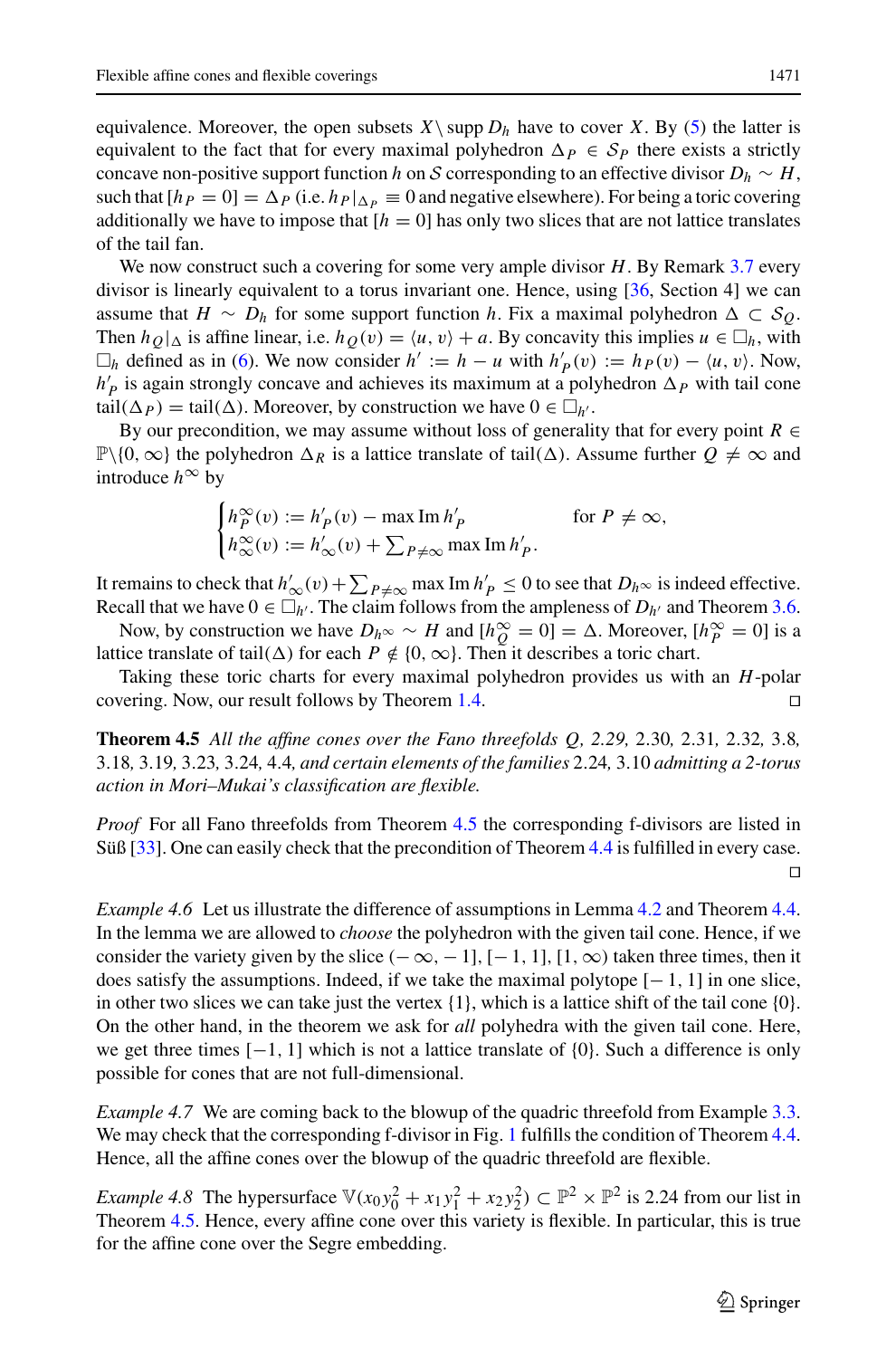### <span id="page-15-0"></span>**5 Total coordinate spaces**

We recall the definition of Cox rings.

**Definition 5.1** (*Cox sheaf, Cox ring, universal torsor, total coordinate space*) Let *X* be a complete normal variety, whose class group is a free abelian group. Assume that the classes of divisors  $D_1, \ldots, D_r$  form a basis of this class group. The *Cox sheaf* of *X* is defined by

$$
\mathcal{R} = \bigoplus_{\mathbf{a} \in \mathbb{Z}_{\geq 0}^r} \mathcal{O}\left(\sum_{i=1}^r a_i D_i\right).
$$

It becomes a sheaf of  $\mathcal{O}_X$ -algebras via the usual multiplication of sections. The algebra  $\mathcal{R}(X)$ of global sections of *R* is called the *Cox ring* of *X*.

The relative spectrum  $\hat{X} = \text{Spec}_X(\mathcal{R})$  is called the *universal torsor* of X. It is an open subset of the absolute spectrum  $\overline{X} = \text{Spec}(\mathcal{R}(X))$ , which is called the *total coordinate space* of *X*. By construction, the Cox ring is graded by the class group of *X* inducing an action of the torus  $Spec k[Cl(X)]$  on the total coordinate space.

In the following we are studying flexibility of total coordinate spaces for several classes of varieties.

## <span id="page-15-2"></span>**5.1 Del Pezzo surfaces**

Since the smooth del Pezzo surfaces of degrees 6, 7, 8, and 9 are toric, their total coordinate spaces are just affine spaces and hence flexible. The remaining del Pezzo surfaces are blowups  $X_r$  of  $\mathbb{P}^2$  in *r* points of general position, where  $4 \leq r \leq 8$ . Their Cox rings are described for example in Batyrev and Popov [\[8\]](#page-20-22), Derenthal [\[13\]](#page-20-23), and Testa et al. [\[38](#page-20-24)].

An exceptional curve on *X* is a curve of self-intersection − 1 and anti-canonical degree 1. On every del Pezzo surface there are only finitely many of them, we denote their number by  $N(r)$ . Seen as an effective divisor every such curve *C* corresponds to a section in the degree-[*C*] part of the Cox ring. This section is uniquely determined up to scaling by a non-zero constant.

<span id="page-15-1"></span>We will use the following facts from Batyrev and Popov [\[8\]](#page-20-22).

**Theorem 5.2** [\[8,](#page-20-22) Thm 3.2 and Prop. 3.4] *Let N*(*r*) *be the number of exceptional curves on a del Pezzo surface*  $X_r$ *. Denote by e*<sub>1</sub> ...,  $e_{N(r)}$  *the sections corresponding to the exceptional curves and by I the ideal of their relations. Then*

- (i)  $\mathcal{R}(X_r) = \mathbf{k}[e_1, \dots, e_{N(r)}]/I$  for  $4 \le r \le 7$ ;
- (ii)  $\mathcal{R}(X_8) = \mathbf{k}[e_1, \ldots, e_{N(r)}]/I \oplus \langle f_1, f_2 \rangle_k$  *as a vector space, where*  $f_1, f_2 \in$ *H*<sup>0</sup>(*X*<sub>8</sub>,  $\mathcal{O}(-K_{X_8})$ ) are elements of degree one with respect to the ∑-grading by the *anti-canonical degree of a divisor class.*

Theorem [5.2](#page-15-1) shows that the Cox ring  $R(X)$  is generated by elements of degree 1 and *Y<sub>r</sub>* := Proj( $\mathcal{R}(X_r)$ ) comes with an embedding into  $\mathbb{P}^{N-1}$ , where *N* (resp. *N* − 2) is the number of exceptional curves in the case  $4 \le r \le 7$  (resp.  $r = 8$ ).

In this situation the total coordinate space  $\overline{X}_r$  is the affine cone over this embedding.

**Proposition 5.3** *Let e be a section corresponding to an exceptional curve. Then the principal open subset*  $(Y_r)_e$  *is isomorphic to*  $X_{r-1}$ *.* 

*Proof* This can be found for example in the proof of Proposition 3.4 in Batyrev and Popov [\[8](#page-20-22)].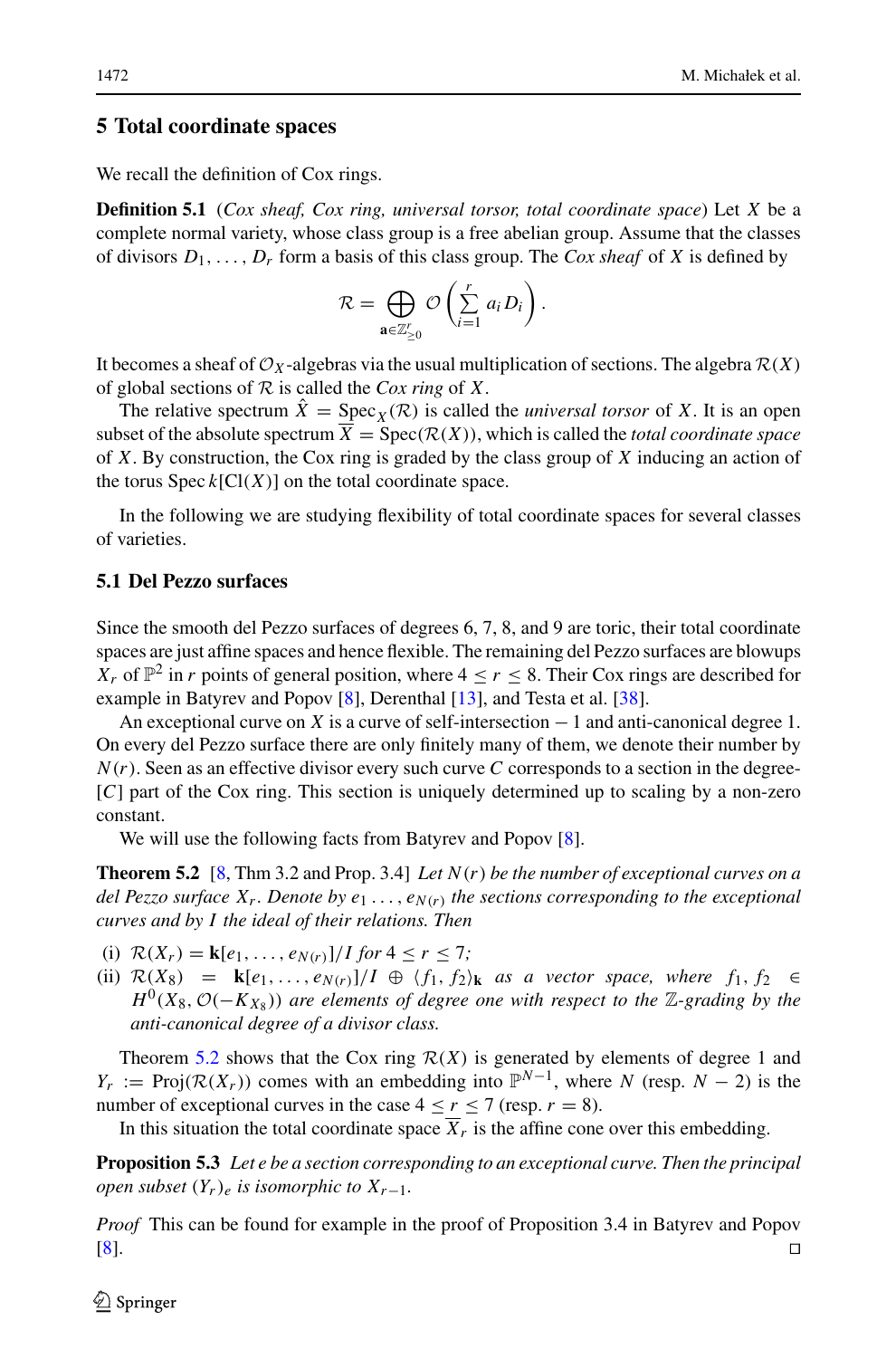### <span id="page-16-0"></span>**Theorem 5.4** *The total coordinate spaces of smooth del Pezzo surfaces are flexible.*

*Proof* As said above, it is enough to check the statement for  $X_r$  with  $4 \leq r \leq 8$ . We will go by induction. The del Pezzo surface  $X_3$  is toric. Therefore, it has a flexible total coordinate space. Now, consider  $X_r$  with  $4 \le r \le 8$ . Then we have seen that  $\overline{X}_r$  is the affine cone over *Y<sub>r</sub>*. Moreover, the principal open subsets corresponding to sections of exceptional curves are isomorphic to  $\overline{X}_{r-1}$  and hence flexible by induction hypothesis. It remains to check that these principal open subsets cover  $Y_r$  to conclude flexibility of  $\overline{X}_r$  from Theorem [1.4.](#page-3-0) For  $4 \le r \le 7$  this follows directly from Theorem [5.2\(](#page-15-1)i). For the case  $r = 8$  we have to take care for the remaining generators. By Theorem [5.2\(](#page-15-1)ii) their squares are contained in the ideal  $(e_1 \ldots, e_N)$  generated by the sections corresponding to exceptional curves, but then the common vanishing of  $e_1 \ldots, e_N$  implies the vanishing of the remaining generators and hence  $Y_r = \bigcup_{i=1}^N$  $\prod_{i=1}^{N} (Y_r)_{e_i}.$ 

### **5.2 Smooth complexity-one** *T***-varieties**

In Hausen and Süß [\[18](#page-20-25)] the Cox rings of *T* -varieties are studied. For the case of a complexityone action they have a very particular form.

**Proposition 5.5** [\[18,](#page-20-25) Corollary 4.9] *Let S be an f-divisor and let us denote by S*<sup>×</sup> *the subset of rays in* tail( $S$ )<sup>(1)</sup> *that do not intersect* deg *S. Then the Cox ring of*  $X(S)$  *is given by* 

<span id="page-16-2"></span><span id="page-16-1"></span>
$$
\frac{\mathbf{k}[S_{\rho}, T_{P,v} \mid \rho \in \mathcal{S}^{\times}, P \in \text{supp }\mathcal{S}, v \in \mathcal{S}_{P}^{(0)}]}{\langle z \cdot T^{\mu(0)} + T^{\mu(\infty)} + T^{\mu(z)} \mid z \in \text{supp }\mathcal{S} \cap \mathbf{k}^{*}\rangle}
$$

*where*  $T^{\mu(P)} := \prod_{v \in S_P^{(0)}} T_{P,v}^{\mu(v)}$  *and*  $\mu(v)$  *denotes the minimal positive integer such that*  $\mu(v) \cdot v$  *is a lattice element.* 

If we impose the additional condition that the *T* -variety is equivariantly covered by toric charts (which is fulfilled in the smooth case), then we can conclude the following.

**Proposition 5.6** *The Cox ring of a complexity-one T -variety equivariantly covered by toric charts is isomorphic to*

$$
\mathbf{k}[S_1,\ldots,S_{n_S};T_{\ell,j}\mid 0\leq \ell\leq m, 1\leq j\leq n_\ell]/\langle z_\ell\cdot A_0+A_1+A_\ell\mid 2\leq \ell\leq m\rangle,
$$

*where*

(i) *N*, *m*, *n*<sub>0</sub>, ...,  $n_m \in \mathbb{Z}_{>0}$ ; (ii)  $z_2, \ldots, z_m$  *are distinct elements of*  $\mathbf{k}^*$ ; (iii) *for*  $\ell = 0, \ldots, m$ ,  $A_{\ell}$  *is a monomial in*  $\mathbf{k}[T_{\ell,1}, \ldots, T_{\ell,n_{\ell}}]$ ; (iv) *for*  $\ell = 1, \ldots, m$  *the monomial*  $A_{\ell}$  *is linear in at least one variable.* 

*Moreover, if X is Fano, then we may assume that*  $A_\ell$  *for*  $\ell \geq 3$  *is linear in each variable.* 

*Proof* The first statements follow directly from Proposition [5.5](#page-16-1) and Lemma [4.2.](#page-13-1) For the Fano case note that the Cox ring of a Fano variety is log-terminal by Brown [\[9\]](#page-20-26) and Gongyo et al. [\[17\]](#page-20-27) and factorial by [\[7\]](#page-19-6). Hence, by Remark 6.4 in [\[25](#page-20-28)] we obtain the last statement.

<span id="page-16-3"></span>**Proposition 5.7** *Let X be a complexity-one T -variety equivariantly covered by toric charts and*  $\overline{X}$  *be the total coordinate space of* X. Then  $\overline{X}$  *is flexible.*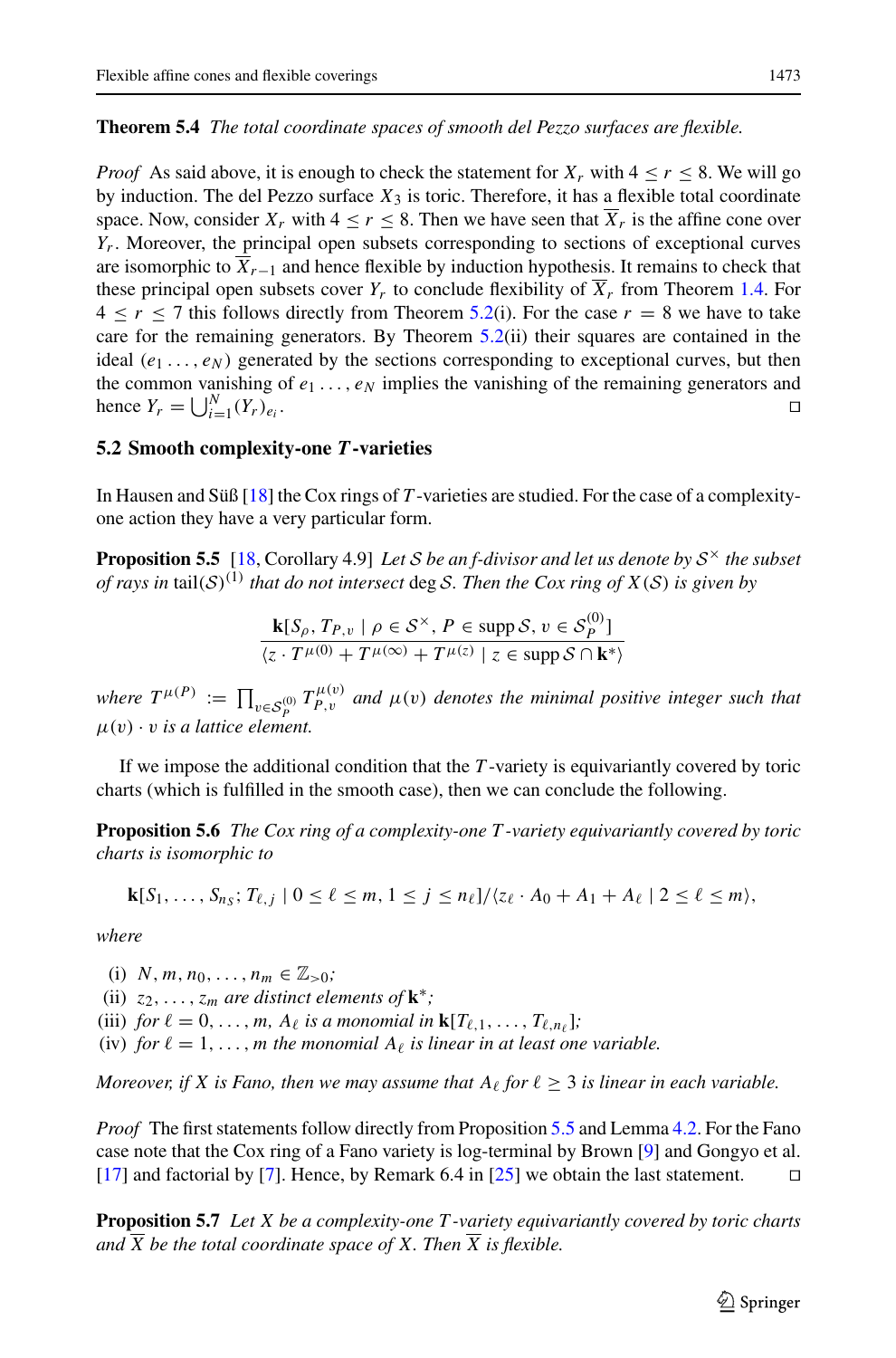*Proof* Let  $\mathbf{k}[\overline{X}]$  be as in Proposition [5.6.](#page-16-2) We assume that  $\overline{X}$  is naturally embedded into an affine space  $\mathbb{A}^N = \operatorname{Spec} \mathbf{k}[S_1,\ldots,S_N; T_{\ell,j} | 0 \leq \ell \leq m, 1 \leq j \leq n_\ell].$ 

The images of monomials  $A_0, \ldots, A_m$  in  $\mathbf{k}[\overline{X}]$  span a two-dimensional subspace, and no two of them are collinear. Therefore, we may permute  $A_0$ , ...,  $A_m$  along with a proper change of their coefficients, indices of variables, and numbers  $z_i$ .

**Lemma 5.8** *The point*  $x \in \overline{X}$  *is singular if and only if there are at least three monomials*  $A_i$ *such that all their partial derivatives are vanishing at x.*

*Proof* Let *x* be singular and denote  $L_{\ell} = z_{\ell} \cdot A_0 + A_1 + A_{\ell}$  for  $\ell = 2, ..., m$ . Then there is a non-trivial linear combination  $L \in \{L_2, \ldots, L_m\}_k$ , whose partial derivatives vanish at *x*. Since  $L$  is a sum of at least three monomials  $A_i$ , whose partial derivatives also vanish, the statement follows.

Conversely, given three monomials with partial derivatives vanishing at *x*, we assume that they are  $A_0$ ,  $A_1$ ,  $A_2$ . Then we take  $L = L_2$ .

So, for a smooth point  $x \in X$ , up to permutation of monomials and variables we assume that each monomial  $A_i$ ,  $i = 2, ..., m$ , has a non-zero partial derivative, say,  $\frac{\partial A_i}{\partial T_{i,1}}(x) \neq 0$ . Moreover, we may choose  $T_{i,1}$  to be linear in  $A_i$ . Indeed, if  $T_{i,1}$  is not linear, then  $A_i(x) \neq 0$ , and we take  $T_{i,1}$  to be a linear variable by [5.6](#page-16-2) (iv). We denote  $B_i = \frac{\partial A_i}{\partial T_{i,1}}$ , which is non-zero at *x*.

Given a set of arbitrary numbers  $c_{0,1}, \ldots, c_{0,n_0}, c_{1,1}, \ldots, c_{1,n_1} \in \mathbf{k}$ , we construct a  $\mathbb{G}_a$ action  $\phi$  on  $\mathbb{A}^N$  in two steps. First, denoting a parameter of  $\mathbb{G}_a$  by *t*, we let

$$
\phi^* : \mathbf{k}[\mathbb{A}^N] \to \mathbf{k}[\mathbb{A}^N] \otimes \mathbf{k}[t],
$$
  
\n
$$
S_i \mapsto S_i, \quad \text{for } i = 1, ..., n_S,
$$
  
\n
$$
T_{0,j} \mapsto T_{0,j} + tc_{0,j} \prod_{k=2}^m B_k, \quad \text{for } j = 1, ..., n_0,
$$
  
\n
$$
T_{1,j} \mapsto T_{1,j} + tc_{1,j} \prod_{k=2}^m B_k, \quad \text{for } j = 1, ..., n_1.
$$

Then, for some  $H_0$ ,  $H_1 \in \mathbf{k}[\mathbb{A}^N] \otimes \mathbf{k}[\mathbb{G}_a]$ ,

$$
\phi^*(A_0) = A_0 + H_0 \prod_{k=2}^m B_k,
$$
  

$$
\phi^*(A_1) = A_1 + H_1 \prod_{k=2}^m B_k.
$$

Now, for each  $\ell = 2, \ldots, m$  we let

$$
T_{\ell,1} \mapsto T_{\ell,1} - (z_{\ell} \cdot H_0 + H_1) \prod_{\substack{2 \le k \le m \\ k \neq \ell}} B_k,
$$
  

$$
T_{\ell,j} \mapsto T_{\ell,j}, \quad \text{for } j = 2, \dots, n_{\ell}.
$$

Then the trinomial  $z_{\ell} \cdot A_0 + A_1 + A_{\ell}$  is fixed by  $\phi^*$ , so  $\phi$  preserves  $\overline{X} \subset \mathbb{A}^N$ . Thus, we have constructed a  $\mathbb{G}_a$ -action on the total coordinate space  $\overline{X}$ , which we also denote by  $\phi$ .

 $\mathcal{L}$  Springer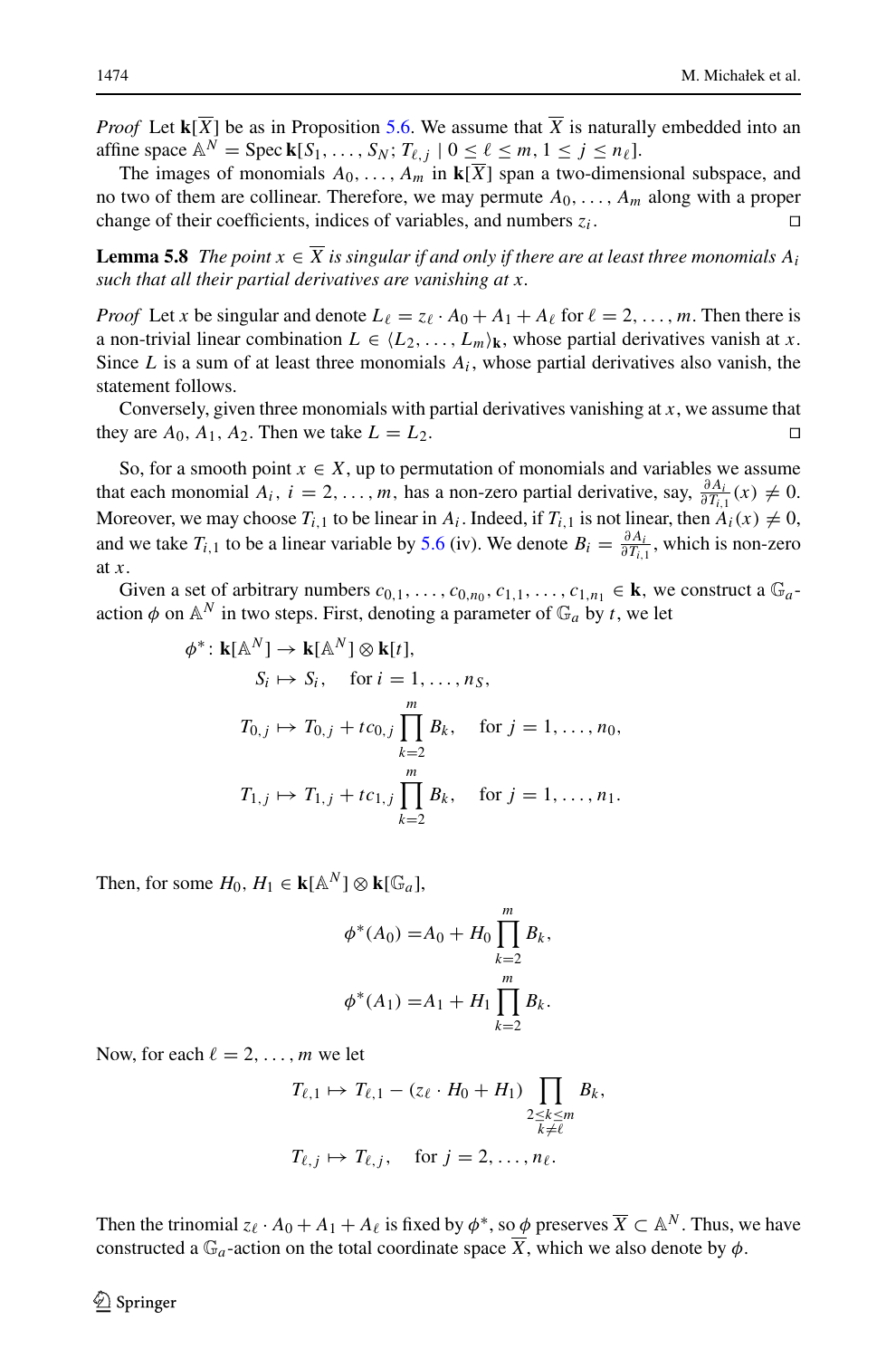As said before, for a chosen smooth point *x* we have  $B_i(x) \neq 0$ . Let us take another smooth point  $y \in \overline{X}$  with non-zero coordinates and move x to y by  $\mathbb{G}_a$ -actions, denoting images of *x* by same letter. By translations along coordinates  $S_1, \ldots, S_n$ , we 'equalize' them, i.e., obtain  $S_i(x) = S_i(y)$ ,  $i = 1, ..., n_S$ .

Since  $c_{0,1}, \ldots, c_{0,n_0}, c_{1,1}, \ldots, c_{1,n_1} \in \mathbf{k}$  are arbitrary, with  $\phi$  we also equalize coordinates *T*<sub>0</sub>, *j*, *j* = 1,..., *n*<sub>0</sub>, and *T*<sub>1</sub>, *j*, *j* = 1,..., *n*<sub>1</sub>, at *x* and *y*. Now, let *T*<sub>1,1</sub> be a linear variable in  $A_1$ , then for each  $\ell = 2, \ldots, m$  we construct a  $\mathbb{G}_a$ -action  $\phi_\ell$  by permuting monomials *A*<sub>1</sub> and *A*<sub> $\ell$ </sub> and applying the procedure above. Since  $\frac{\partial A_1}{\partial T_{1,1}}(x) = \frac{\partial A_1}{\partial T_{1,1}}(y) \neq 0$ , with  $\phi_{\ell}$  we may equalize coordinates  $T_{\ell,2},\ldots,T_{\ell,m}$ , but break the equality of coordinate  $T_{1,1}$ , which we restore with  $\phi$ .

Proceeding in this way for each  $\ell = 2, \ldots, m$ , we equalize all coordinates except  $T_{2,1}, \ldots, T_{m,1}$ . But in this case the equation  $z_{\ell} \cdot A_0 + A_1 + A_{\ell} = 0$  with condition  $B_{\ell}(x)$ ,  $B_{\ell}(y) \neq 0$  implies  $T_{\ell,1}(x) = T_{\ell,1}(y)$  for each  $\ell$ . So, we may send any smooth point to any point with non-zero coordinates. Hence the action of SAut  $\overline{X}$  is transitive on the regular locus of *X*. 

<span id="page-18-0"></span>**Theorem 5.9** *The total coordinate space of a complete smooth rational T -variety of complexity one is flexible.*

*Proof* By [\[6](#page-19-2), Thm A.1], every rational smooth complete rational *T* -variety of complexity one is covered by affine spaces, so the statement follows from Proposition  $5.7$ .

### **5.3 Flexibility of total coordinate spaces vs. flexible coverings**

In [\[6](#page-19-2)] it was proved that for a variety with an open covering by affine spaces one obtains flexibility of the universal torsor. However, it is not clear whether the flexibility property extends to the total coordinate space. This motivates the following even more general question.

**Question 5.10** Provided a variety admits an open covering by flexible affine subsets, does this imply flexibility of the total coordinate space?

It is also tempting to try to connect flexibility of the total coordinate space of the Cox ring of *X* with that of affine cones over *X*. The following example shows that flexibility of the total coordinate space does not imply flexibility of all the affine cones.

*Example [5.1](#page-15-2)1* (Del Pezzo surfaces) We have seen in Sect. 5.1 that all total coordinate spaces of del Pezzo surfaces are flexible. On the other hand, del Pezzo surfaces are covered by affine spaces, which are flexible. Concerning flexibilty of affine cones it was shown in Perepechko [\[30\]](#page-20-0) and Park and Won [\[32](#page-20-29)] that for degree 4 and 5 all the affine cones are flexible, but by Cheltsov et al. [\[23\]](#page-20-30) and Kishimoto et al. [\[12](#page-20-31)] the anti-canonical affine cones over del Pezzo surfaces of degree 3, 2, and 1 are not flexible.

One may still ask if flexibility of all the affine cones implies flexibility of the total coordinate space or for a more subtle relation, e.g. involving the grading of the Cox ring.

**Question 5.12** Is there a relation between flexibility of the total coordinate space of *X* and the fact that *all* affine cones over *X* are flexible?

Let us give some illustrating examples for these questions.

*Example 5.13* (Toric varieties) The Cox ring of a complete toric variety is a polynomial ring. Hence, the total coordinate space is flexible. On the other hand, the torus invariant affine charts and also the affine cones of a toric variety are again toric and hence flexible by Arzhantsev et al. [\[5](#page-19-1), Theorem 0.2].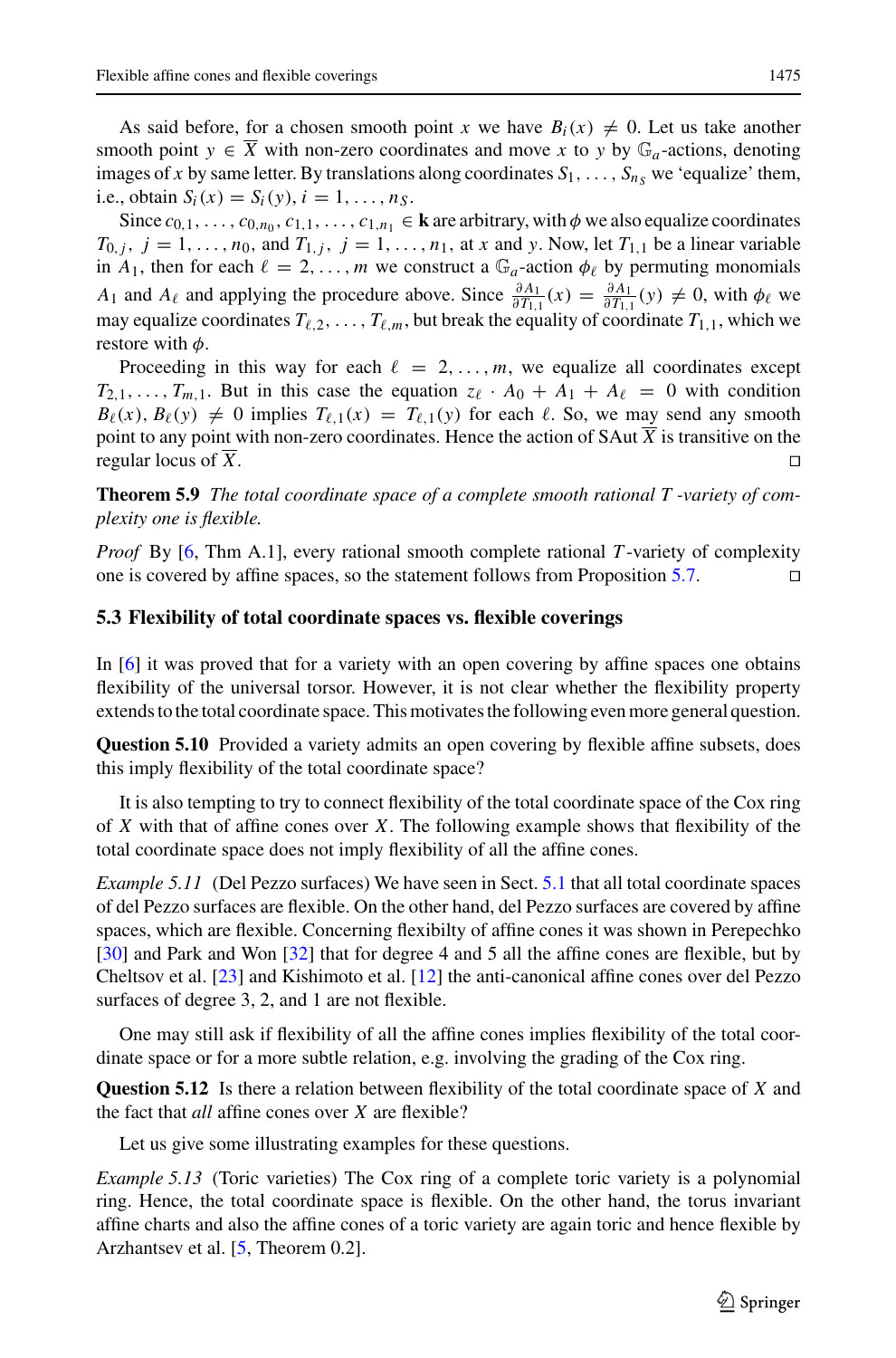*Example 5.14* (Blowups of a projective space in cubic hypersurfaces inside hyperplanes) The blowup constructions from Example [1.5](#page-3-3) give varieties for which all the affine cones are flexible, as we have seen. On the other hand, the total coordinate space is flexible, as we see in the following.

We can consider the  $k^*$ -action on  $\mathbb{P}^n$  given by multiplication with the coordinate  $x_0$ . It comes with a natural quotient map to  $\mathbb{P}^{n-1}$  being defined outside the isolated fixed point  $(1:0:...:0)$ . Then the centers of our blowups are fixed points of the action and we obtain induced actions on  $X$  and  $X'$  with natural quotient maps given by composition of the original quotient map with the blowup. Now, we may use Theorem 1.2 in Hausen and Süß [\[18\]](#page-20-25) to calculate the Cox rings

$$
\mathcal{R}(X) \cong \mathbf{k}[T_0, \ldots, T_n, T'_n, S_1]/(T_n T'_n - f(T_0, \ldots, T_{n-1}, 0))
$$

and

 $\mathcal{R}(X') \cong \mathbf{k}[T_0, \ldots, T_n, T'_n, S_1, S_2]/(T_n T'_n - f(T_0, \ldots, T_{n-1}, 0)).$ 

We see that they are suspensions over an affine space and hence flexible by Theorem 0.2 in Arzhantsev et al. [\[5](#page-19-1)].

*Example 5.15* (*T* -varieties of complexity one) The proof of Theorem 5.9 implies that for *T* -varieties of complexity one the condition of being covered by toric (and hence flexible) charts is enough to deduce the flexibility of the total coordinate space. On the other hand, to conclude flexibility of all the affine cones we had to impose the stronger (technical) condition of Theorem [4.4.](#page-13-3)

**Acknowledgements** Open access funding provided by Max Planck Society. We would like to thank Mikhail Zaidenberg for motivating questions and inspiring results and Ivan Arzhantsev for many useful remarks and suggestions. The first author started the project under Mobilnosc+ Polish Ministry of Science program, finished under DAAD PRIME program and was supported by the Foundation for Polish Science (FNP). The formulation and proof of Lemma [1.1](#page-2-1) (A.Perepechko) were supported by a Grant from the Dynasty Foundation. The research of A. Perepechko, which lead to the results of Sect. [5,](#page-15-0) was carried out at the IITP RAS at the expense of the Russian Foundation for Sciences (Project no. 14-50-00150).

**Open Access** This article is distributed under the terms of the Creative Commons Attribution 4.0 International License [\(http://creativecommons.org/licenses/by/4.0/\)](http://creativecommons.org/licenses/by/4.0/), which permits unrestricted use, distribution, and reproduction in any medium, provided you give appropriate credit to the original author(s) and the source, provide a link to the Creative Commons license, and indicate if changes were made.

# **References**

- <span id="page-19-0"></span>1. Arzhantsev, I., Flenner, H., Kaliman, S., Kutzschebauch, F., Zaidenberg, M.: Flexible varieties and automorphism groups. Duke Math. J. **162**(4), 767–823 (2013)
- <span id="page-19-3"></span>2. Altmann, K., Hausen, J.: Polyhedral divisors and algebraic torus actions. Math. Ann. **334**(3), 557–607 (2006)
- <span id="page-19-4"></span>3. Altmann, K., Hausen, J., Süß, H.: Gluing affine torus actions via divisorial fans. Transform. Groups **13**(2), 215–242 (2008)
- <span id="page-19-5"></span>4. Altmann, K., Ilten, N., Petersen, L., Hendrik, V., Robert: The geometry of T-varieties. In: Pragacz, P. (ed.) Contributions to Algebraic Geometry: Impanga Lecture Notes (2011)
- <span id="page-19-1"></span>5. Arzhantsev, I., Kuyumzhiyan, K., Zaidenberg, M.: Flag varieties, toric varieties, and suspensions: three instances of infinite transitivity. Sb. Math. **203**(7), 923–949 (2012)
- <span id="page-19-2"></span>6. Arzhantsev, I., Perepechko, A., Süß, H.: Infinite transitivity on universal torsors. J. Lond. Math. Soc. **89**(3), 762–778 (2014)
- <span id="page-19-6"></span>7. Berchtold, F., Hausen, J.: Homogeneous coordinates for algebraic varieties. J. Algebra **266**(2), 636–670 (2003)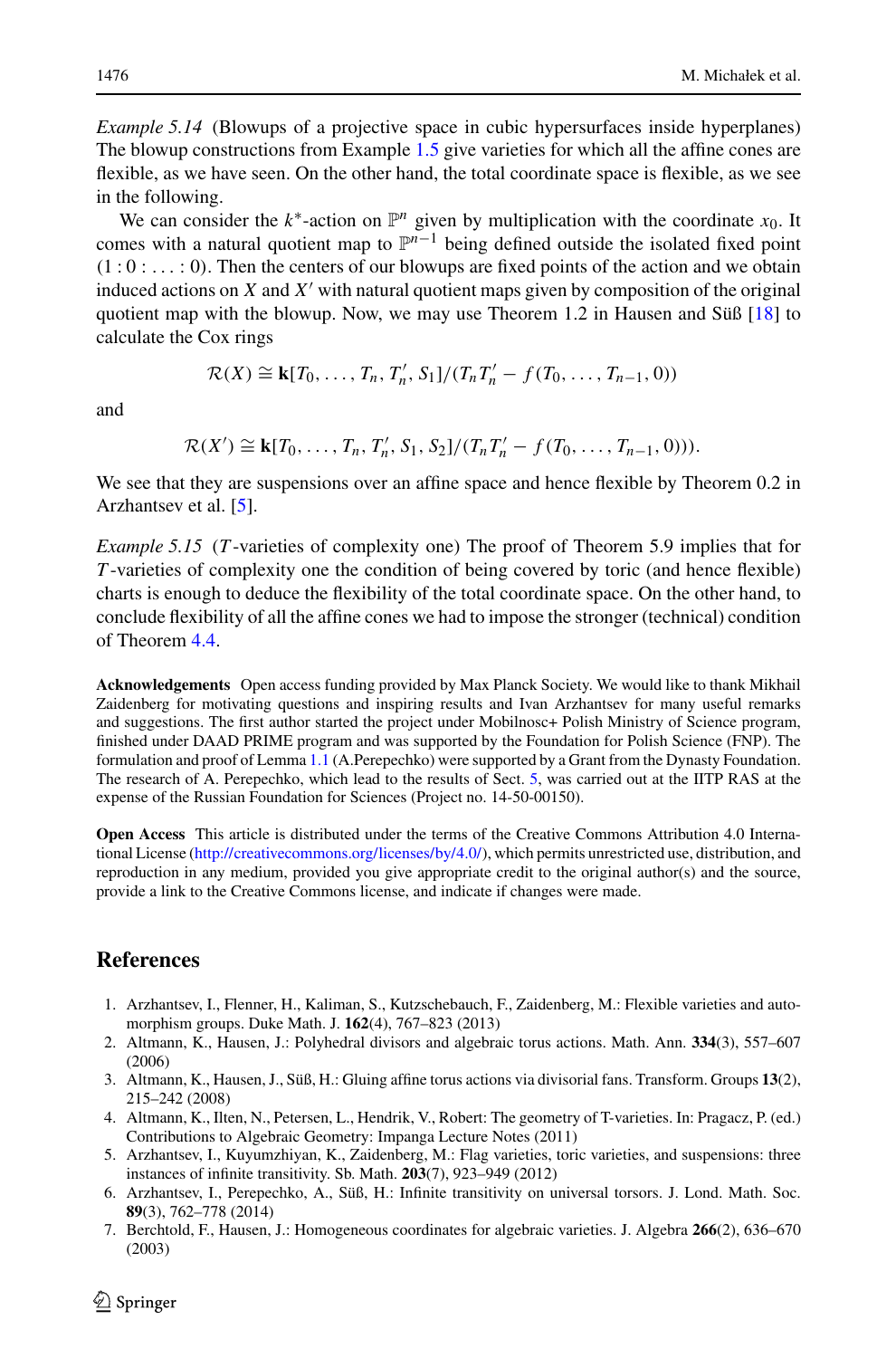- <span id="page-20-22"></span>8. Batyrev, V., Popov, O.: The Cox ring of a del Pezzo surface. In: Arithmetic of Higher-Dimensional Algebraic Varieties. Proceedings of the Workshop on Rational and Integral Points of Higher-Dimensional Varieties, Palo Alto, CA, USA, December 11–20, 2002. Birkhäuser, Boston, pp. 85–103 (2004)
- <span id="page-20-26"></span>9. Brown, M.: Singularities of Cox rings of Fano varieties. J. Math. Pures Appl. **99**(6), 655–667 (2013)
- <span id="page-20-2"></span>10. Ciliberto, C., Cueto, M., Mella, M., Ranestad, K., Zwiernik, P.: Cremona linearizations of some classical varieties. In: Gianfranco, C., Alberto, C., Letterio, G., Livia, G., Marina, M., Alessandro, V. (eds.) From Classical to Modern Algebraic Geometry, pp. 375–407. Springer International Publishing, Cham (2016)
- <span id="page-20-9"></span>11. Cox, D.A., Little, J.B., Schenck, H.K.: Toric varieties. Graduate Studies in Mathematics, American Mathematical Society, vol. 124, p. 841 (2011)
- <span id="page-20-31"></span>12. Cheltsov, I., Park, J., Won, J.: Affine cones over smooth cubic surfaces. J. Eur. Math. Soc. **18**, 1537–1564 (2016)
- <span id="page-20-23"></span>13. Derenthal, U.: Universal torsors of del Pezzo surfaces and homogeneous spaces. Adv. Math. **213**(2), 849–864 (2007)
- <span id="page-20-1"></span>14. Flenner, H., Kaliman, S., Zaidenberg, M.: A Gromov–Winkelmann type theorem for flexible varieties. J. Eur. Math. Soc. **18**(11), 2483–2510 (2016)
- <span id="page-20-21"></span>15. Fulton, W., MacPherson, R., Sottile, F., Sturmfels, B.: Intersection theory on spherical varieties. J. Algebraic Geom. **4**(1), 181–193 (1995)
- <span id="page-20-11"></span>16. Flenner, H., Zaidenberg, M.: Normal affine surfaces with C∗-actions. Osaka J. Math. **40**(4), 981–1009 (2003)
- <span id="page-20-27"></span>17. Gongyo, Y., Okawa, S., Sannai, A., Takagi, S.: Characterization of varieties of Fano type via singularities of Cox rings. J. Alg. Geom. **24**(1), 159–182 (2015)
- <span id="page-20-25"></span>18. Hausen, J., Süß, H.: The Cox ring of an algebraic variety with torus action. Adv. Math. **225**(2), 977–1012 (2010)
- <span id="page-20-16"></span>19. Ilten, N., Süß, H.: Polarized complexity-1 *T* -varieties. Mich. Math. J. **60**(3), 561–578 (2011)
- <span id="page-20-18"></span>20. Ilten, N., Vollmert, R.: Deformations of rational *T* -varieties. J. Algebraic Geom. **21**(3), 531–562 (2012)
- <span id="page-20-12"></span>21. Kempf, G., Knudsen, F., Mumford, D., Saint-Donat, B.: Toroidal embeddings I. Lecture Notes Math., vol. 339. Springer, Berlin (1973)
- <span id="page-20-7"></span>22. Kishimoto, T., Prokhorov, Y., Zaidenberg, M.: Group actions on affine cones. In: Montreal Centre de Recherches Mathématiques, CRM Proc. and lecture notes, vol. 54, pp 123–163 (2011)
- <span id="page-20-30"></span>23. Kishimoto, T., Prokhorov, Y., Zaidenberg, M.: Unipotent group actions on del Pezzo cones. Algebraic Geom. **1**(1), 46–56 (2014)
- <span id="page-20-13"></span>24. Langlois, K.: Polyhedral divisors and torus actions of complexity one over arbitrary fields. J. Pure Appl. Algebra **219**(6), 2015–2045 (2015)
- <span id="page-20-28"></span>25. Liendo, A., Süß, H.: Normal singularities with torus actions. Tohoku Math. J. **65**, 105–130 (2013)
- <span id="page-20-5"></span>26. Mori, S., Mukai, S.: Classification of Fano 3-folds with *b*<sup>2</sup> ≥ 2. Manuscr. Math. **36**(2), 147–162 (1981)
- <span id="page-20-6"></span>27. Masuda, K., Miyanishi, M.: Lifting of the additive group scheme actions. Tohoku Math. J. **61**(2), 267–286 (2009)
- <span id="page-20-8"></span>28. Manivel, L., Michałek, M.: Secants of minuscule and cominuscule minimal orbits. Linear Algebra Appl. **481**, 288–312 (2015)
- <span id="page-20-3"></span>29. Michałek, M., Oeding, L., Zwiernik, P.: Secant cumulants and toric geometry. Int. Math. Res. Not. **2015**(12), 4019–4063 (2015)
- <span id="page-20-0"></span>30. Perepechko, A.: Flexibility of affine cones over del Pezzo surfaces of degree 4 and 5. Funct. Anal. Appl. **47**(4), 284–289 (2013)
- <span id="page-20-20"></span>31. Petersen, L., Süß, H.: Torus invariant divisors. Isr. J. Math. **182**, 481–505 (2011)
- <span id="page-20-29"></span>32. Park, J., Won, J.: Flexible affine cones over del Pezzo surfaces of degree 4. Eur. J. Math. **2**(1), 304–318 (2016)
- <span id="page-20-17"></span>33. Süß, H.: Fano threefolds with 2-torus action—a picture book. Doc. Math. **19**, 905–914 (2014)
- <span id="page-20-4"></span>34. Sturmfels, B., Zwiernik, P.: Binary cumulant varieties. Ann. Comb. **17**(1), 229–250 (2013)
- <span id="page-20-14"></span>35. Timashev, D.A.: Classification of *G*-varieties of complexity 1. Izv. Math. **61**(2), 363–397 (1997)
- <span id="page-20-19"></span>36. Timashev, D.A.: Cartier divisors and geometry of normal *G*-varieties. Transform. Groups **5**(2), 181–204 (2000)
- <span id="page-20-15"></span>37. Timashev, D.: Torus actions of complexity one. Harada M. et al. (eds.) Toric topology. International conference, Osaka, Japan, May 28–June 3, 2006, Contemp. Math., vol. 460. American Mathematical Society (AMS), Providence, RI, pp. 349–364 (2008)
- <span id="page-20-24"></span>38. Testa, D., Várilly-Alvarado, A., Velasco, M.: Cox rings of degree one del Pezzo surfaces. Algebra Number Theory **3**(7), 729–761 (2009)
- <span id="page-20-10"></span>39. Vermeire, P.: Singularities of the secant variety. J. Pure Appl. Algebra **213**(6), 1129–1132 (2009)